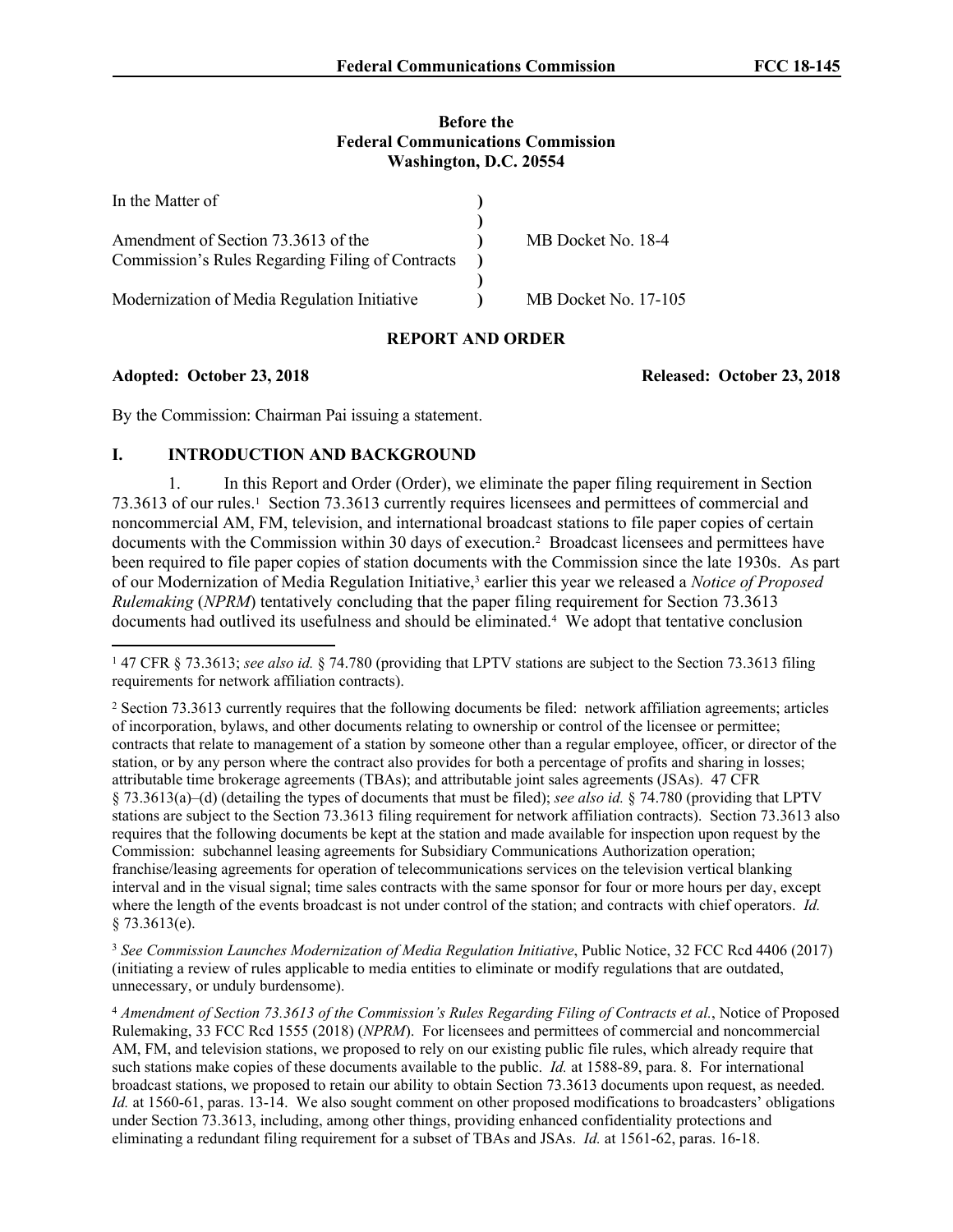herein and eliminate the routine paper filing requirement as discussed below. Our action today advances our goal of eliminating outdated and unnecessary regulatory burdens that can impede competition and innovation in media markets.<sup>5</sup>

#### **II. DISCUSSION**

## <span id="page-1-1"></span><span id="page-1-0"></span>**A. Elimination of Routine Paper Filings for Commercial and Noncommercial AM, FM, and Television Stations**

2. Consistent with the *NPRM*'s tentative conclusion, we eliminate the paper filing requirement for Section 73.3613 documents for commercial and noncommercial AM, FM, and television stations.<sup>6</sup> Given the ready access afforded by the online public inspection file (OPIF), stations already provide easy access to such documents, making routine paper filings redundant and unnecessary.<sup>7</sup> Commenters agree that we can eliminate the 1930s-era paper filing requirement and rely on the OPIF to ensure that the public has access to relevant documents.<sup>8</sup> As currently set forth in Sections 73.3526 and 73.3527 of our regulations,<sup>9</sup> our existing OPIF rules require that stations retain in the OPIF a copy of their most recent, complete ownership report together with all related material.<sup>10</sup> And under our rules, ownership reports must include a list of all documents currently filed with the Commission pursuant to Section 73.3613 for the stations covered by the report.<sup>11</sup> Our present rules require that these documents

<sup>6</sup> *NPRM*, 33 FCC Rcd at 1558-59, para. 8 (tentatively concluding that the Section 73.3613 paper filing requirement for commercial and noncommercial AM, FM, and television stations should be eliminated). Consistent with the proposal in the *NPRM*, we will require that stations make their Section 73.3613 documents available to the Commission and the public via the options set forth in the existing public file rules, as discussed below. *See infra* paras. [2](#page-1-0)[-7](#page-4-0); *infra* note [16](#page-2-0) (discussing revised disclosure requirement for network affiliation agreements between LPTV stations and national networks).

<sup>7</sup> *See* 47 CFR §§ 73.3526, 73.3527; National Association of Broadcasters Comments at 2-3 (NAB Comments); America's Public Television Stations et al. Comments at 2 (APTS et al. Comments); Gray Television, Inc. Comments at 1 (Gray Television Comments); Nexstar Broadcasting, Inc. Comments at 3-4 (Nexstar Broadcasting Comments).

<sup>9</sup> Section 73.3526 of our rules contains OPIF requirements for commercial broadcast stations, while Section 73.3527 contains OPIF requirements for noncommercial educational broadcast stations. 47 CFR §§ 73.3526, 73.3527.

<sup>10</sup> *Id.* §§ 73.3526(e)(5), 73.3527(e)(4).

<sup>11</sup> FCC Form 323, Ownership Report for Commercial Broadcast Stations (Nov. 2017), [https://transition.fcc.gov/](https://transition.fcc.gov/Forms/Form323/323.pdf) [Forms/Form323/323.pdf;](https://transition.fcc.gov/Forms/Form323/323.pdf) FCC Form 323-E, Ownership Report for Noncommercial Broadcast Stations (Nov. 2017),

<sup>&</sup>lt;sup>5</sup> In addition, our action today is consistent with other steps the Commission has taken to reduce paper submissions and make documents available electronically. *See, e.g.*, *Amendment of Parts 74, 76 and 78 of the Commission's Rules Regarding Maintenance of Copies of FCC Rules et al.*, Report and Order, 33 FCC Rcd 2425 (2018) (eliminating rules that required certain broadcast and cable entities to maintain paper copies of the Commission's regulations, which are available online today); *Expansion of Online Public File Obligations to Cable and Satellite TV Operators and Broadcast and Satellite Radio Licensees*, Report and Order, 31 FCC Rcd 526 (2016) (requiring that cable operators, satellite TV providers, and broadcast and satellite radio licensees post their public file documents to the online public file rather than maintaining paper files locally); *Standardized and Enhanced Disclosure Requirements for Television Broadcast Licensee Public Interest Obligations et al.*, Second Report and Order, 27 FCC Rcd 4535 (2012) (requiring that broadcast television stations post public file documents to the online public file).

<sup>8</sup> NAB Comments at 2; APTS et al. Comments at 2; Gray Television Comments at 1; Nexstar Broadcasting Comments at 3-4. While no commenter outright opposes elimination of the paper filing requirement for Section 73.3613 documents, the American Cable Association (ACA) and a group of advocacy organizations assert that we should require stations to upload their Section 73.3613 documents to the OPIF and eliminate the existing option allowing stations to maintain an up-to-date list of their Section 73.3613 documents in the OPIF and provide copies to requesting parties within seven days. *See* Office of Communication, Inc. of the United Church of Christ et al. Comments at 2-5 (UCC et al. Comments); ACA Comments at 2-5. As discussed below, we decline to do so. *See infra* para. [4](#page-3-0).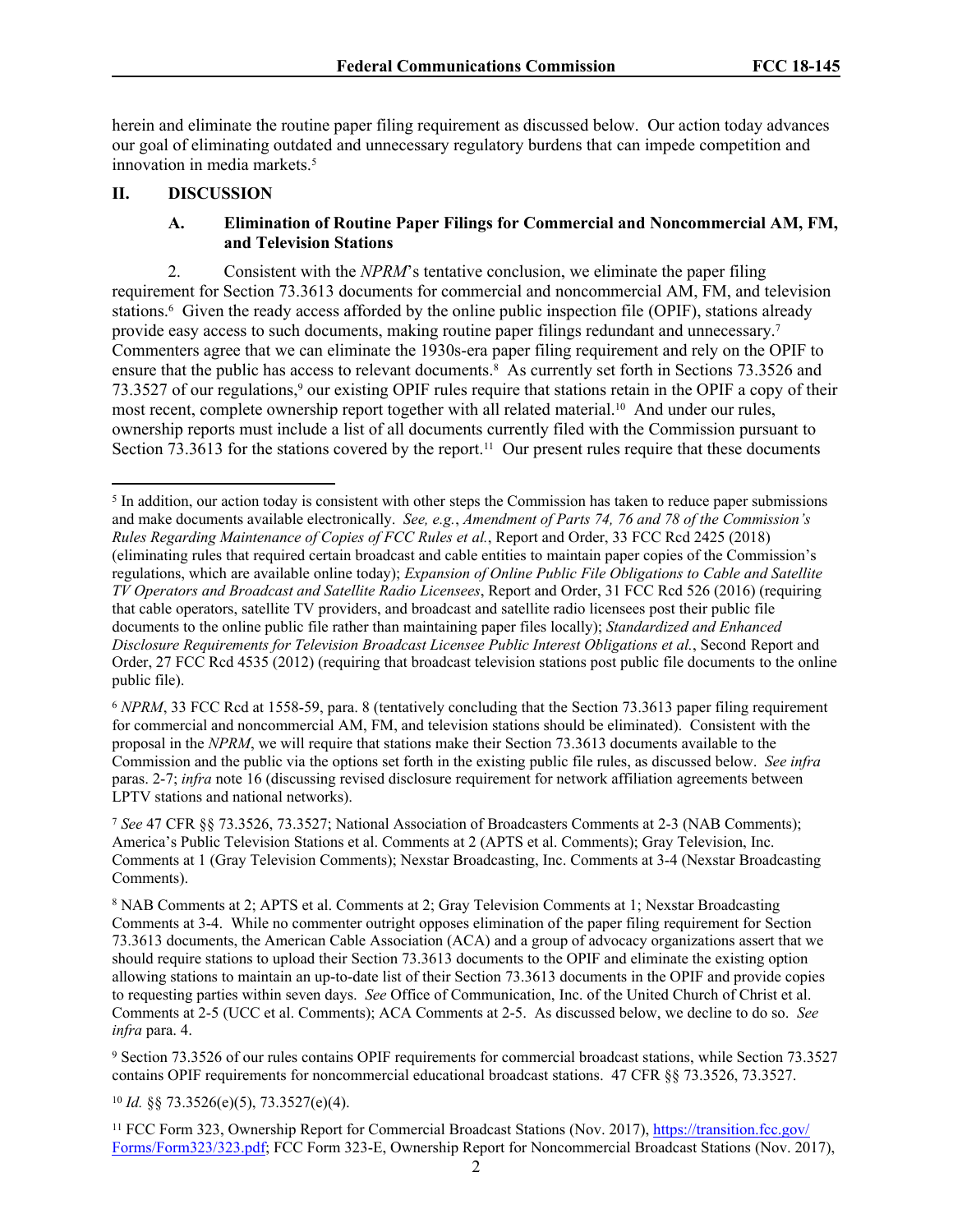be made available for public inspection via the OPIF.<sup>12</sup> Specifically, stations are currently required to either (i) upload the documents directly to the OPIF or (ii) maintain an up-to-date list of the documents in the OPIF and provide copies to requesting parties within seven days.<sup>13</sup> Accordingly, we eliminate the routine paper filing requirement for such documents,<sup>14</sup> and we rely on our OPIF rules<sup>15</sup> as discussed herein. In addition, we will continue to rely on our long-standing ability to obtain Section 73.3613 documents from licensees and permittees upon request, as needed.<sup>16</sup>

<span id="page-2-1"></span><span id="page-2-0"></span>3. Consistent with the previous practice for paper filings under Section 73.3613, we will require that stations update their inventory of Section 73.3613 documents in the public file within 30 days of execution of such documents, including amendments, supplements, and cancellations.<sup>17</sup> Nearly all commenters support such a requirement.<sup>18</sup> While the public broadcasting organizations assert that requiring "periodic updates" would be sufficient for public broadcast stations,<sup>19</sup> we are concerned that such a vague requirement would create uncertainty as to when these stations must update the public file to reflect changes to their inventory of Section 73.3613 documents. Accordingly, rather than rely on each station to define the appropriate frequency of updates,<sup>20</sup> we require that all stations, including public broadcast stations, update their inventory of Section 73.3613 documents in the OPIF within 30 days of execution of such documents, including amendments, supplements, and cancellations.

(Continued from previous page)

[https://transition.fcc.gov/Forms/Form323-E/323e.pdf.](https://transition.fcc.gov/Forms/Form323-E/323e.pdf) As stated in the instructions for Form 323 and Form 323-E, all Form 323 and Form 323-E filings must be submitted electronically. *See also* 47 CFR § 73.3615 (requiring electronic submission of Forms 323 and 323-E).

<sup>12</sup> 47 CFR §§ 73.3526(e)(5), 73.3527(e)(4).

<sup>13</sup> *Id.* §§ 73.3526(e)(5) (requiring that licensees and permittees of commercial AM, FM, TV, and Class A TV stations retain in the public file either a copy of the Section 73.3613 documents listed in the most recent ownership report or an up-to-date list of such documents and provide a copy of any documents to requesting parties); *id.* § 73.3527(e)(4) (requiring that licensees and permittees of noncommercial AM, FM, and TV stations do the same). Our public file rules also require licensees and permittees to retain copies of TBAs and JSAs involving a commercial AM, FM, or television station in the station's public file. *Id.* § 73.3526(e)(14), (e)(16).

<sup>14</sup> *See id.* § 73.3613.

<sup>15</sup> *Id.* §§ 73.3526, 73.3527.

<sup>16</sup> If the Commission requests a copy of a Section 73.3613 document, then, as is currently the case under our existing rules, the licensee or permittee must provide the Commission with a complete, unredacted copy of such document. *See* NAB Reply at 3 ("[T]he Commission retains the right to request unredacted copies of any such agreements at any time."). Currently, LPTV stations are required to file network affiliation agreements with the Commission as specified in Section 73.3613(a). 47 CFR §§ 73.3613(a), 74.780 (requiring the filing of "[a]ll network affiliation contracts, agreements, or understandings between a TV broadcaster or low power TV station and a national network"). Because we are retaining our ability to obtain Section 73.3613 documents upon request, LPTV stations will be required to submit network affiliation agreements to the Commission upon request and within seven days of such request.

<sup>17</sup> *See* 47 CFR § 73.3613 (requiring that copies of specified contracts and other documents be filed with the Commission within 30 days of execution).

<sup>18</sup> Gray Television Comments at 2; *see also* ACA Comments at 6 (asserting that the timeframe for updating OPIF to reflect new or revised Section 73.3613 documents should be no more than 30 days); UCC et al. Comments at 4-5 (supporting 30-day timeframe for uploading new and revised Section 73.3613 documents to OPIF).

<sup>19</sup> APTS et al. Comments at 2.

<sup>20</sup> *Id.*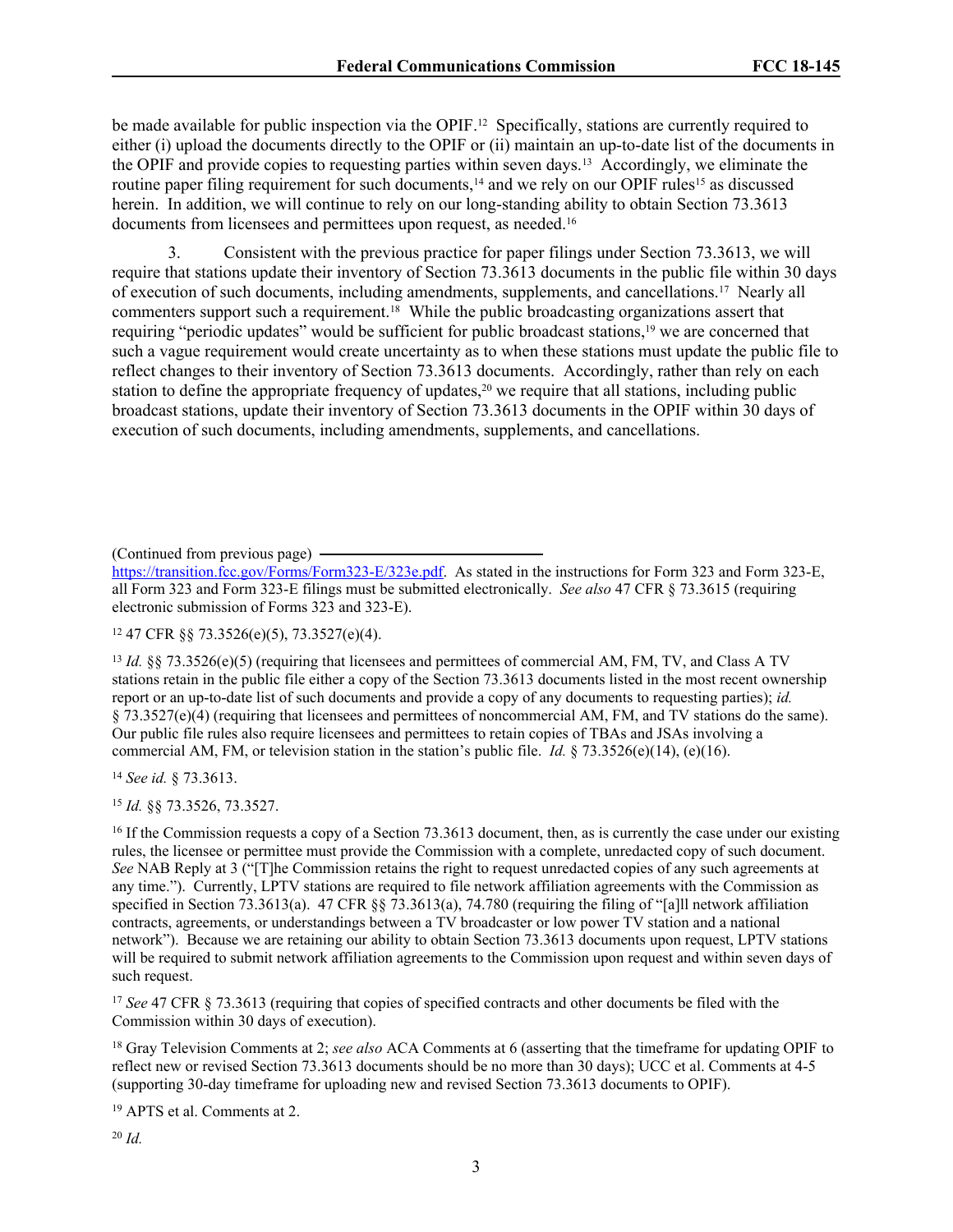<span id="page-3-1"></span><span id="page-3-0"></span>4. We decline to require that all Section 73.3613 documents, rather than simply a list of such documents, be uploaded directly to the OPIF.<sup>21</sup> Since 1998, our public file rules have allowed stations the option of retaining either copies or a list of Section 73.3613 documents in the public file,<sup>22</sup> and no commenter asserts that the option to retain a list in the file has deprived the public of information that is relevant to station ownership or assessing renewal applications.<sup>23</sup> In addition, we note that the public has direct access to information about station owners via ownership reports, which are also retained in the OPIF.<sup>24</sup> Thus, contrary to some commenters' assertions,<sup>25</sup> retaining the option for stations to list Section 73.3613 documents in the public file and provide them upon request will not deprive the Commission and the public of information relevant to station ownership.

<span id="page-3-3"></span><span id="page-3-2"></span>5. We agree with Gray Television that a station that lists its Section 73.3613 documents in the OPIF should be required to include the execution and expiration dates, if any, for each such document.<sup>26</sup> No commenter opposes this proposal. Accordingly, we require stations that list Section 73.3613 documents in the OPIF to include on their list all of the information required for such documents on ownership reports.<sup>27</sup> This will provide the information necessary to keep track of expiring documents and thereby help ensure that stations maintain a current inventory of their Section 73.3613 documents in the OPIF.

<sup>23</sup> As discussed below, *see infra* para. [6](#page-4-1), we reject assertions that eliminating paper filings and allowing stations to provide access to Section 73.3613 documents via the options set forth in our existing OPIF rules will decrease transparency and delay access to such documents by the public. *See* UCC et al. Comments at 4 ("The Commission should not place the burden on the public and itself to have to request specific documents and follow up on those requests should a station owner be unresponsive. In addition, in preparing a petition to deny, time is of the essence to meet the deadlines established by statute."). Under the approach we adopt herein, interested parties will be able to obtain Section 73.3613 documents either directly from the OPIF or within seven days of submitting a request to a station that lists the documents in the OPIF, without having to travel to the Commission's Reference Information Center (RIC) to request a copy of a document filed with the Commission in paper. Rather than delaying access to Section 73.3613 documents and increasing burdens on the Commission and the public, we believe that the OPIF reduces the time and expense for interested parties to obtain copies of Section 73.3613 documents. Indeed, as discussed below, today only a limited number of people visit the RIC to view Section 73.3613 documents filed with the Commission in paper.

<sup>24</sup> 47 CFR §§ 73.3526(e)(5), 73.3527(e)(4); FCC, Public Inspection Files, [https://publicfiles.fcc.gov/.](https://publicfiles.fcc.gov/)

<sup>25</sup> UCC et al. Comments at 4 ("Only the actual copies of [Section 73.3613] documents, would enable the public and the FCC to effectively monitor station owners, and challenge and deny license renewals when necessary."); ACA Comments at 3 (asserting that eliminating the paper filing requirement without requiring that all Section 73.3613 documents be uploaded directly to the OPIF would reduce the transparency of stations' ownership-related contracts); *see also* UCC et al. Comments at 2 (asserting that retaining this list option would deny prompt access to "certain important ownership documents and contracts").

<sup>26</sup> Gray Television Comments at 1-2.

<sup>27</sup> *See* FCC Form 323, Ownership Report for Commercial Broadcast Stations, Instructions for Section II-B at 10 (Nov. 2017), <https://transition.fcc.gov/Forms/Form323/323.pdf> (requiring description of document, listing of parties, month and year of execution, month and year of expiration, and agreement type); FCC Form 323-E, Ownership Report for Noncommercial Broadcast Stations, Instructions for Section II-B at 6 (Nov. 2017), <https://transition.fcc.gov/Forms/Form323-E/323e.pdf> (requiring same information).

<sup>21</sup> 47 CFR §§ 73.3526(e)(5), 73.3527(e)(4). As discussed above, our OPIF rules require that stations provide a requesting party with a copy of the Section 73.3613 documents listed in the OPIF within seven days of the request. *See supra* para. [2;](#page-1-0) 47 CFR §§ 73.3526(e)(5), 73.3527(e)(4).

<sup>22</sup> *Review of the Commission's Rules Regarding the Main Studio and Local Public Inspection Files of Broadcast Television and Radio Stations*, Report and Order, 13 FCC Rcd 15691, 15713-14, para. 50 (1998); *see also* 47 CFR § 73.3526(e)(5) (requiring that licensees and permittees of commercial AM, FM, TV, and Class A TV stations retain in the public file either a copy of the Section 73.3613 documents listed in the most recent ownership report or an upto-date list of such documents and provide a copy of any documents to requesting parties); *id.* § 73.3527(e)(4) (requiring that licensees and permittees of noncommercial AM, FM, and TV stations do the same).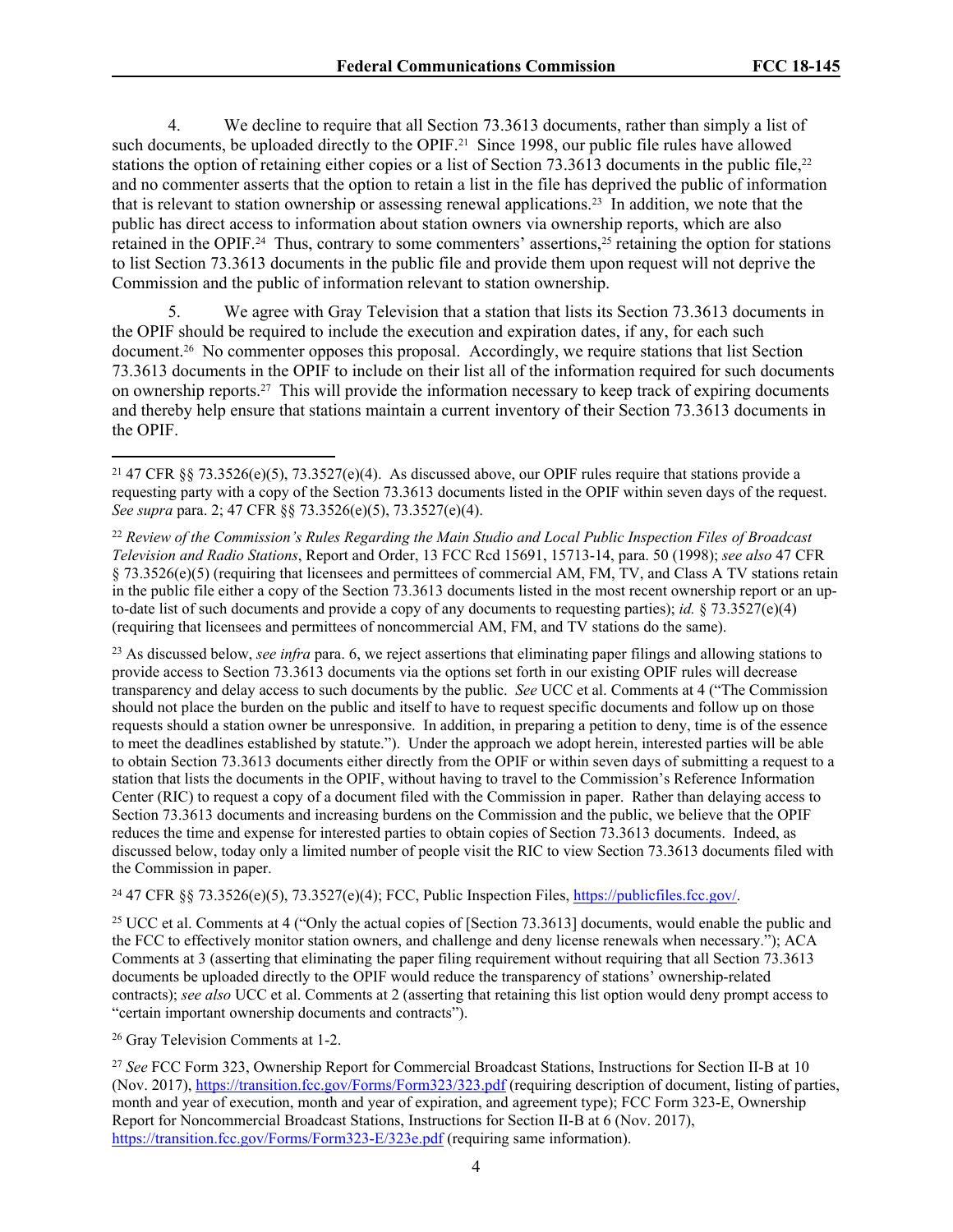<span id="page-4-1"></span>6. We conclude that eliminating the paper filing requirement and relying on our OPIF rules as discussed herein will reduce burdens on broadcasters while preserving transparency and ensuring that the Commission and the public can obtain relevant information in a timely fashion. As a result of our decision today, stations will no longer have to spend time and money preparing paper copies of Section 73.3613 documents and having them mailed or hand-delivered to the Commission, often by outside legal counsel.<sup>28</sup> Importantly, the Commission and the public will still have easy access to Section 73.3613 documents via the OPIF as discussed above.<sup>29</sup> Furthermore, the Commission will continue to have the ability to obtain unredacted copies of such documents from stations upon request.<sup>30</sup> Therefore, contrary to some commenters' assertions,<sup>31</sup> we do not believe that eliminating routine paper filings will meaningfully impact the ability of the Commission and other interested parties to review Section 73.3613 documents for commercial and noncommercial AM, FM, and television stations.<sup>32</sup>

<span id="page-4-0"></span>7. To effectuate the changes we adopt today, we will revise the relevant public file rules<sup>33</sup> by replacing the current reference to the documents listed on ownership reports (i.e., Section 73.3613 documents) with a direct reference to the list of documents in Section 73.3613. We agree with the National Association of Broadcasters that this approach will clarify the relevant public file requirements in Sections 73.3526(e)(5) and 73.3527(e)(4) of our rules and also avoid the need to attempt to incorporate the lengthy, detailed list of Section 73.3613 documents into two distinct sections of our rules.<sup>34</sup> Incorporating the list of Section 73.3613 documents into our public file rules would significantly increase the length and complexity of those rules. While one commenter asserts in general terms that we should eliminate Section 73.3613 from our rules entirely,<sup>35</sup> no commenter has proposed a specific method of doing so in a manner that addresses our concerns.<sup>36</sup> Accordingly, we conclude that retaining the list of documents in Section 73.3613 and revising our public file rules to refer directly to that list is best for

<sup>31</sup> *See supra* notes [23](#page-3-1) & [25](#page-3-2).

<sup>32</sup> Because Section 73.3613 documents are either contained in the OPIF or available upon request to the station, there is no longer a need for the public to travel to the Commission's RIC to view these documents. Indeed, based on a review of the Commission's internal records, just over 500 people—or an average of 2 people per business day—visited the RIC from September 2017 through August 2018, including Commission staff and people viewing other available files. The RIC files include not only Section 73.3613 documents filed with the Commission but also a lot of information on licensing applications, as well as Commission proceedings, programs, and activities. FCC Reference Information Center, <https://www.fcc.gov/general/fcc-reference-information-center> (last visited Sept. 25, 2018). Thus, the total number of visitors to the RIC cannot be equated to the number of people who viewed the broadcast station paper files made available in the RIC, or more specifically, the Section 73.3613 documents contained in those files, which is unknown but could be much fewer than the total number of visitors to the RIC. Moreover, the total number of visitors to the RIC includes Commission staff, and it is unknown how many visitors were members of the public.

<sup>33</sup> 47 CFR §§ 73.3526(e)(5), 73.3527(e)(4).

<sup>34</sup> NAB Comments at 2-3, n.6.

<sup>35</sup> Nexstar Broadcasting Comments at 3, n.10, 4.

<sup>36</sup> In addition to significantly increasing the length and complexity of our public file rules, we also raised other concerns about eliminating Section 73.3613 of our rules entirely. Specifically, in the *NPRM* we sought comment on how we would address the documents currently specified in Section 73.3613(e), which licensees and permittees currently are not required to file with the Commission but must keep at the station and make them available for inspection upon request by the Commission. *NPRM*, 33 FCC Rcd at 1559, para. 10. We also sought comment on how we would address Section 73.3613(a)(1), which currently includes a definition of "network" that is cross referenced in the Telecommunications Act of 1996 and in our Dual Network Rule. *Id.* No commenter has offered a proposal for addressing these issues.

<sup>28</sup> *See* Nexstar Broadcasting Comments at 3; NAB Reply at 2.

<sup>29</sup> *See supra* para. [2.](#page-1-0)

<sup>30</sup> *See supra* para. [2](#page-1-0) & note [16](#page-2-0).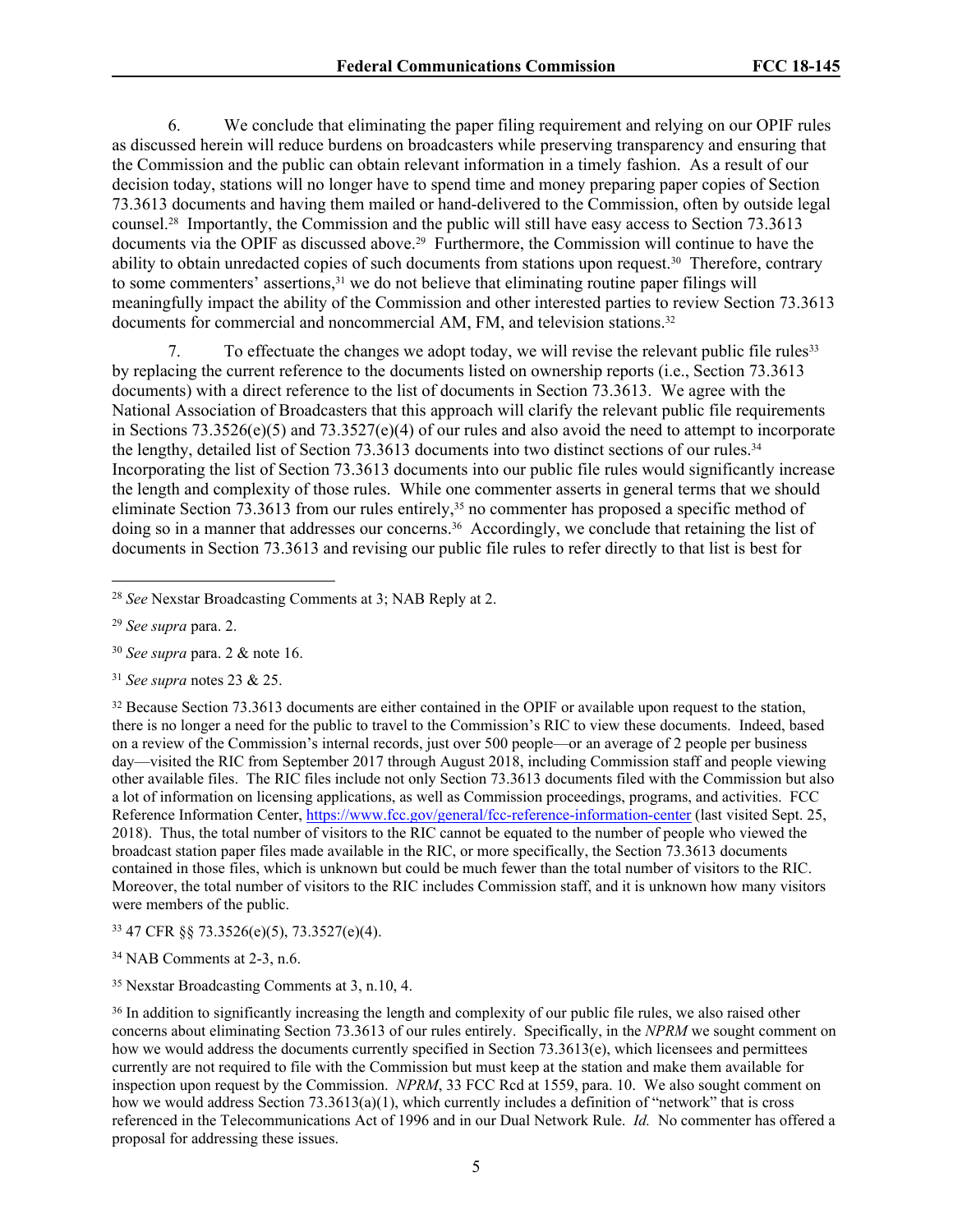clarity and will most effectively keep stations informed of their obligations.<sup>37</sup>

# <span id="page-5-0"></span>**B. Streamlining Disclosure Requirements for TBAs and JSAs**

8. In order to avoid overlap and duplication in our rules, we adopt the *NPRM*'s tentative conclusion to eliminate the filing requirement for attributable time brokerage agreements (TBAs) and attributable joint sales agreements (JSAs) in Section 73.3613(d) of our rules.<sup>38</sup> This provision duplicates an existing OPIF disclosure requirement; therefore, it is no longer necessary to retain Section 73.3613(d) following the elimination of the paper filing requirement.<sup>39</sup> Because Section 73.3613(d) also contains important definitional information describing the subset of TBAs and JSAs that must be included on ownership reports which remain undisturbed by this item, we find it necessary to incorporate this definitional information elsewhere, as discussed below.<sup>40</sup>

Section 73.3613(d) currently defines attributable TBAs and attributable JSAs and requires that they be filed with the Commission by the brokering station.<sup>41</sup> As discussed above, stations must also disclose these and other Section 73.3613 documents on ownership reports and make the documents available via the OPIF pursuant to Section 73.3526(e)(5).<sup>42</sup> However, as discussed in the *NPRM*, <sup>43</sup> our existing OPIF rule for commercial stations contains another provision that specifically requires stations to upload *all* TBAs and JSAs directly to the OPIF for both the brokering and brokered

<sup>38</sup> 47 CFR § 73.3613(d) (requiring that paper copies of attributable TBAs and attributable JSAs be filed with the Commission by the brokering station). *See NPRM*, 33 FCC Rcd at 1561, para. 16.

<sup>39</sup> 47 CFR § 73.3526(e)(14) (requiring that all TBAs involving commercial stations be uploaded to the OPIF for all participating stations); *id.* § 73.3526(e)(16) (requiring same for all JSAs involving commercial stations).

<sup>40</sup> *See infra* para. [10.](#page-6-0)

<sup>41</sup> 47 CFR § 73.3613(d). A TBA, also referred to as local marketing agreement (LMA), involves "the sale by a licensee of discrete blocks of time to a 'broker' that supplies the programming to fill that time and sells the commercial spot announcements in it." *Id*. § 73.3555, Note 2(j). A JSA is an agreement that authorizes a broker to sell some or all of the advertising time on the brokered station. *Id*. § 73.3555, Note 2(k).

<sup>42</sup> *See supra* para. [2.](#page-1-0)

<sup>43</sup> *NPRM*, 33 FCC Rcd at 1561, para. 16.

<sup>&</sup>lt;sup>37</sup> The text of the revised rules can be found in Appendix A hereto. In addition to the specific rule changes discussed above, we are also eliminating Section  $73.1226(c)$  of our rules, which currently requires that certain documents be kept at the station and made available for inspection by any authorized representative of the FCC upon request. 47 CFR § 73.1226(c). Because Section 73.3613(e) currently contains a similar list of documents that must be kept at the station and made available for inspection upon request by the FCC, we conclude that we can eliminate Section 73.1226(c) and revise the relevant subsection of Section 73.3613 to include every document that is currently listed in Section 73.1226(c), except for "contracts relating to the sale of broadcast time to 'time brokers' for resale," which are already required to be made available for inspection pursuant to our OPIF rules. *See id.* §§ 73.1226(c),  $73.3526(e)(14)$ ,  $73.3613(e)$ . In addition, we are also eliminating Section  $73.3613(a)(3)$  of our rules, which currently requires that stations notify the Commission in writing when a network affiliation agreement is cancelled or terminated. *Id.* § 73.3613(a)(3). Because we are no longer requiring that stations file network affiliation agreements with the Commission in paper routinely, it does not make sense to continue requiring routine written notifications whenever such an agreement is cancelled or terminated. Further, such written notifications are no longer necessary given that (i) the expiration date of the affiliation agreement will be available either through the copy uploaded to the OPIF or in the document list; and (ii) the documents in the OPIF or the list must be updated within 30 days of a cancellation of an agreement. *See supra* paras. [3](#page-2-1), [5](#page-3-3) (requiring expiration dates to be included in the document list and updates within 30 days of executing Section 73.3613 documents, including cancellations, etc.). We also reformat the notes to Sections 73.3526 and 73.3527 to conform to the requirements of the Office of the Federal Register and make additional, conforming edits as shown in Appendix A. *See NPRM*, 33 FCC Rcd at 1560, para. 11 (seeking comment on other modifications or conforming changes to Section 73.3613, or any other Commission rule, that are necessary or appropriate to implement the proposals discussed in the *NPRM*). We direct the Media Bureau to make all form modifications and take any other steps necessary to implement all the rule changes and other decisions adopted herein.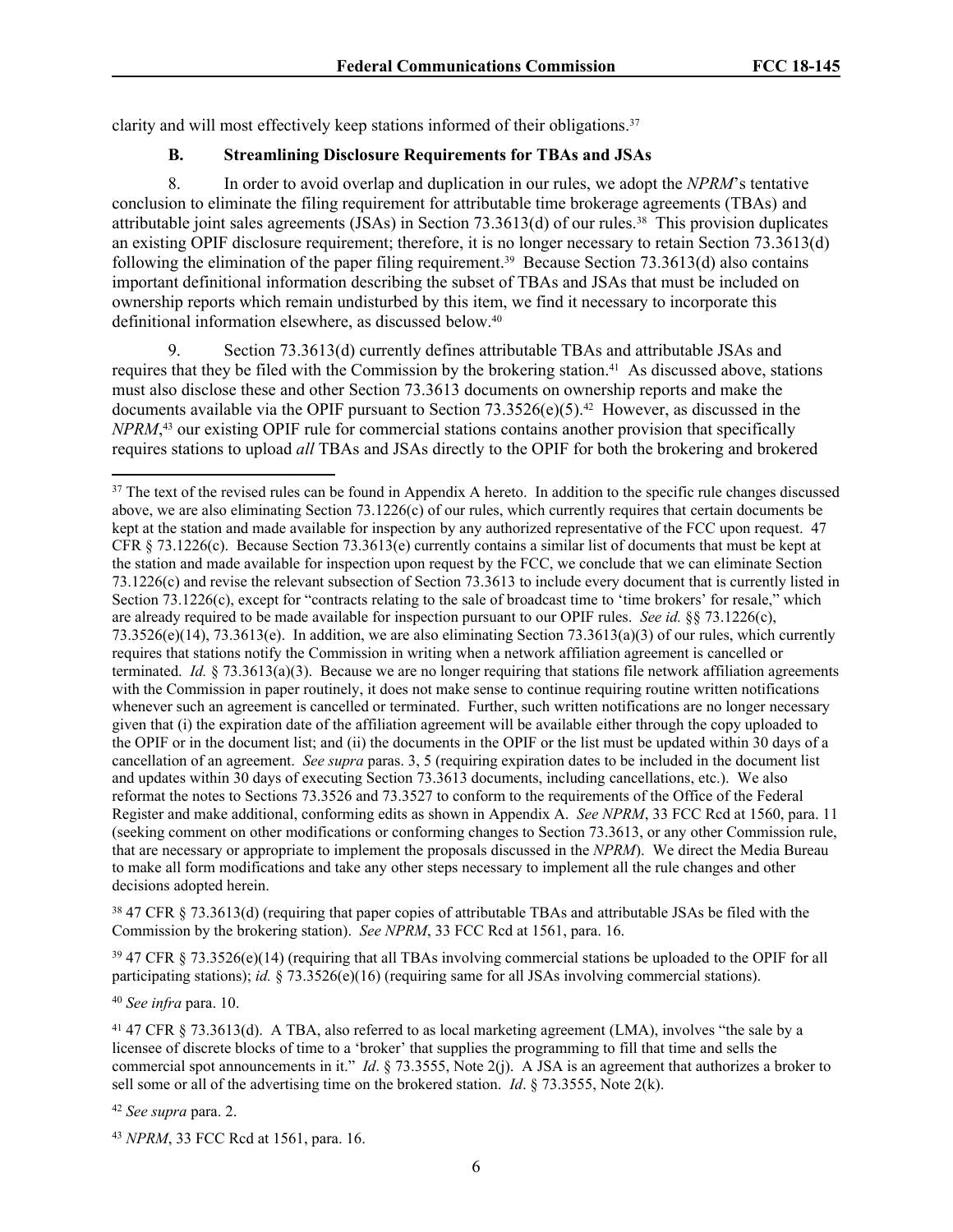stations, regardless of whether or not such agreements are attributable.<sup>44</sup> Thus, we do not need to retain Section 73.3613(d) to ensure that the Commission and the public have access to this subset of TBAs and JSAs. Accordingly, we eliminate Section 73.3613(d) of our rules to streamline our disclosure requirements for TBAs and JSAs.<sup>45</sup>

<span id="page-6-0"></span>10. Despite the elimination of the paper filing requirement, we continue to require that attributable TBAs and attributable JSAs be disclosed by the licensee of the brokering station on its ownership report.<sup>46</sup> The Commission has previously determined that such agreements permit a degree of influence or control that is cognizable as an attributable ownership interest in the brokered station for purposes of determining the brokering licensee's compliance with our broadcast ownership rules.<sup>47</sup> As such, the Commission included attributable TBAs and attributable JSAs in the list of agreements that must be disclosed on ownership reports.<sup>48</sup> Because our decision today does not change these prior determinations,<sup>49</sup> licensees brokering time under an attributable TBA or an attributable JSA must continue listing such agreements on ownership reports. We will make this clear in the instructions to FCC Form 323.

#### <span id="page-6-1"></span>**C. Redaction of Confidential or Proprietary Information**

11. We adopt our tentative conclusion to extend the explicit redaction allowance for TBAs and JSAs to all Section 73.3613 documents to the extent they contain confidential or proprietary information, and require that unredacted copies be provided to the Commission upon request. <sup>50</sup> No commenter asserts that we should not extend this explicit redaction allowance for confidential or proprietary information to all Section 73.3613 documents, although some commenters urge us to clarify what constitutes "confidential or proprietary information" and the procedure for indicating redactions.<sup>51</sup>

<sup>47</sup> *Revision of Radio Rules and Policies*, Report and Order, 7 FCC Rcd 2755, 2787-89, paras. 63-67 (1992); *Review of the Commission's Regulations Governing Attribution of Broadcast and Cable/MDS Interests et al.*, Report and Order, 14 FCC Rcd 12559, 12597-600, paras. 83-89 (1999); *2002 Biennial Regulatory Review—Review of the Commission's Broadcast Ownership Rules and Other Rules Adopted Pursuant to Section 202 of the Telecommunications Act of 1996 et al.*, Report and Order and Notice of Proposed Rulemaking, 18 FCC Rcd 13620, 13742-46, paras. 316-24 (2003).

<sup>48</sup> *See* 47 CFR § 73.3613(d); FCC Form 323, Ownership Report for Commercial Broadcast Stations (Nov. 2017), <https://transition.fcc.gov/Forms/Form323/323.pdf>.

<sup>49</sup> We also note that the *NPRM* did not propose to eliminate the requirement that these agreements be disclosed on ownership reports and that any such change is beyond the scope of this proceeding.

<sup>50</sup> *NPRM*, 33 FCC Rcd at 1562, para. 18. *See* 47 CFR § 73.3613(d)(1)-(d)(2). A similar rule applies to TBAs and JSAs required to be placed in the public inspection file. *See id*. §§ 73.3526(e)(14), (e)(16).

<sup>44</sup> 47 CFR § 73.3526(e)(14), (e)(16).

<sup>&</sup>lt;sup>45</sup> *Id.* § 73.3613(d). Consistent with our decision above to require updates to the OPIF within 30 days of executing a Section 73.3613 document, we will require that stations update the OPIF to reflect new or amended TBAs and JSAs within 30 days of execution of such documents, including amendments, supplements, and cancellations. *See supra* para. [3](#page-2-1).

<sup>46</sup> FCC Form 323, Ownership Report for Commercial Broadcast Stations (Nov. 2017), <https://transition.fcc.gov/Forms/Form323/323.pdf>.

<sup>51</sup> UCC et al. Comments at 5 (stating that the Commission should "clarify what constitutes 'confidential' and 'proprietary' information and how station owners can make and indicate redactions to ensure that the public obtains necessary information to evaluate these documents"); ACA Comments at 6 ("If the Commission does not require broadcast stations to post their contracts in their online public file, it should also prohibit broadcasters from providing different redactions to its contracts to different parties requesting them."). *But see* ACA Comments at 5 ("[A]llow[] redaction without prior approval, but requir[e] broadcasters to post contracts in their online public file."). As discussed above, *see supra* para. [4](#page-3-0), we decline to eliminate the existing option for stations to maintain an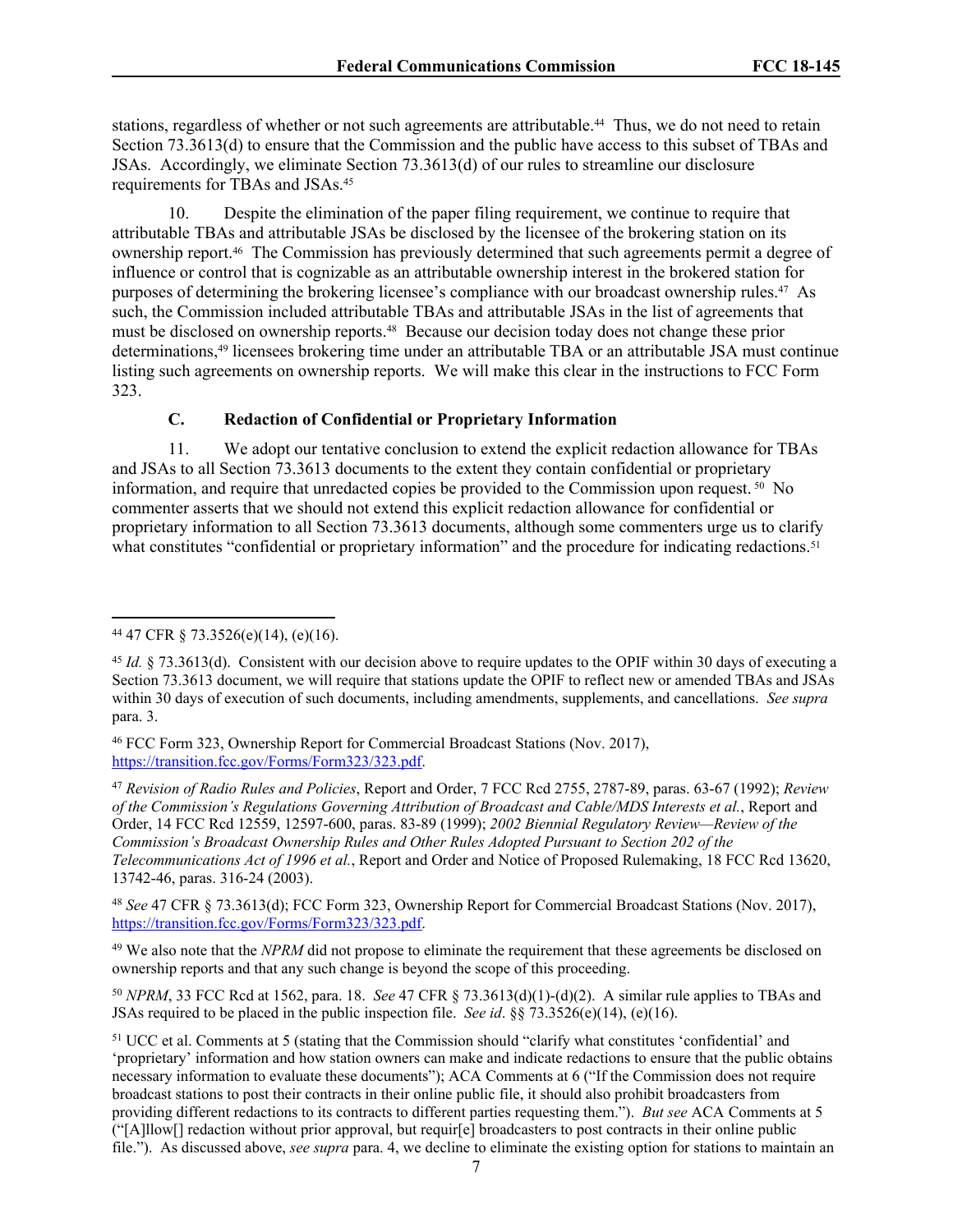12. We clarify that, for purposes of the redaction allowance, confidential or proprietary information is information that would be accorded confidential treatment pursuant to our general rules for seeking non-disclosure of information submitted to the Commission.<sup>52</sup> However, we emphasize that the redaction allowance applies to Section 73.3613 documents only to the extent they contain confidential or proprietary information.<sup>53</sup> Thus, we expect that licensees and permittees will redact only such information that is actually confidential or proprietary, if any, and leave all other information unredacted in the copy of the Section 73.3613 document they make available to the Commission and the public.<sup>54</sup> Moreover, we require that each copy of a Section 73.3613 document containing confidential or proprietary information have the same material redacted and that licensees and permittees must not provide different redacted versions of the same document to requesting parties.<sup>55</sup> Licensees and permittees must clearly indicate where redactions are being made.<sup>56</sup> A station that provides a redacted version of a Section 73.3613 document to a requesting party must provide the party with the redacted document within seven days of the party's request for a copy of the document.<sup>57</sup>

(Continued from previous page)

up-to-date list of Section 73.3613 documents in the public file and provide copies to requesting parties within seven days.

<sup>52</sup> Sections 0.457(d) and 0.459 of our rules provide for confidential treatment of trade secrets and commercial or financial information obtained from any person and privileged or confidential. *See* 47 CFR §§ 0.457, 0.459; s*ee also Examination of Current Policy Concerning the Treatment of Confidential Information Submitted to the Commission*, 13 FCC Rcd 24816, 24818-20, paras. 3-4 & n.7 (1998) (discussing the meaning of "trade secret" and "commercial or financial information") (*Confidential Information Policy Statement*). Because an individualized determination is required to decide whether confidential or proprietary information not specified in Section 0.457 of our rules is to be withheld from routine public inspection, *see* 47 CFR §§ 0.457(d)(2), 0.451(b)(2), 0.461, we reject the American Cable Association's assertion that information related in any way to retransmission consent should never be redacted. *See* ACA Comments at 2, 6; *but see* NAB Reply at 4 (asserting that ACA does not explain why such information could never be considered confidential or proprietary).

<sup>53</sup> *See Confidential Information Policy Statement*, 13 FCC Rcd at 24818-20, paras. 3-4 & n.7 (discussing meaning of "trade secrets and commercial or financial information obtained from a person and privileged or confidential").

<sup>54</sup> *See* UCC et al. Comments at 2 ("[T]he Commission should make clear that licensees must not redact information that is not confidential or proprietary  $\dots$ .").

<sup>55</sup> *See* ACA Comments at 6 (urging the Commission to prohibit stations "from providing different redactions to its contracts to different parties requesting them"). We note that TBAs and JSAs have been subject to the redaction allowance for over 15 years, and no commenter has cited a specific instance in which a licensee or permittee has provided different redacted versions of a single TBA or JSA to requesting parties. ACA urges the Commission to clarify that interested parties have a mechanism for challenging redactions. *See id.* at 2, 6. If a person believes that a Section 73.3613 document has been inappropriately redacted, he or she may file a response in opposition under Section 0.459(d) of our rules if the licensee or permittee of the station filed a request for confidentiality pursuant to Section 0.459. 47 CFR § 0.459(d). Otherwise, the person may file a complaint with the Commission if he or she believes that the station has violated our public file rules or redacted information that is not actually confidential or proprietary. *See also* UCC Comments at 6 ("[A]ny member of the public who reviews these documents should know what is redacted to be able to judge whether the redaction is appropriate. However, some broadcasters' current practice is to obliterate or remove an entire paragraph including the headings, which gives the reviewing party no idea what was redacted.")

<sup>56</sup> *See* UCC et al. Comments at 6 (urging the Commission to "specify how station owners can indicate redactions" and asserting that sometimes "broadcasters just delete a sentence or a paragraph without clear indication that those items were redacted in the filed copy"); *but see* NAB Reply at 3 (asserting that "it is unnecessary to adopt prophylactic measures based merely on UCC et al.'s suspicion that broadcasters will redact more than necessary").

<sup>57</sup> 47 CFR §§ 73.3526(e)(5), 73.3527(e)(4). Thus, contrary to ACA's assertions and consistent with our existing public file rules, we will not permit stations that choose to retain a list of Section 73.3613 documents in the public file to wait months before providing a copy of those documents to a requesting party. *See* ACA Comments at 5 ("If broadcasters need only provide ownership related contracts 'upon request' and *then* engage in inappropriate redactions, it could take MVPDs months to receive information to which they are unquestionably entitled." (emphasis in original)); *but see* NAB Reply at 3 (stating that ACA's argument is misguided because it assumes that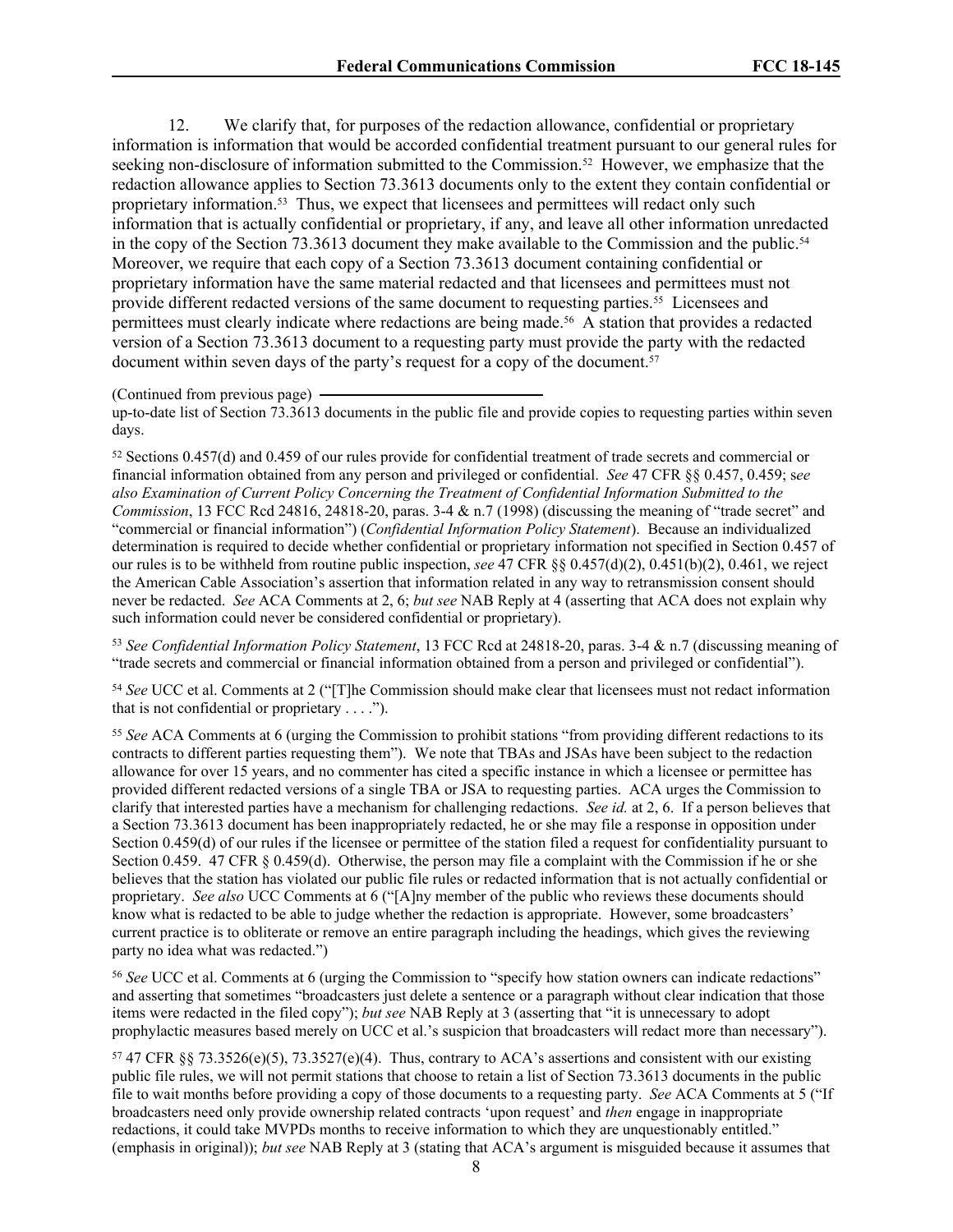#### <span id="page-8-0"></span>**D. Elimination of Routine Paper Filings for International Broadcast Stations**

13. We adopt our tentative conclusion to eliminate the requirement that licensees and permittees of international broadcast stations routinely file Section 73.3613 documents with the Commission and retain our ability to obtain these documents from licensees and permittees upon request, as needed.<sup>58</sup> No commenter opposes elimination of the Section 73.3613 paper filing requirement for international broadcast stations.

14. We conclude that the current justifications for requiring disclosure of Section 73.3613 documents by commercial and noncommercial AM, FM, and television stations do not apply to international broadcast stations. As discussed in the *NPRM*, the routine disclosure of Section 73.3613 documents by commercial and noncommercial AM, FM, and television stations supplements the information that these stations are required to provide in their ownership reports.<sup>59</sup> However, the same is not true for international broadcast stations, which are not subject to the routine ownership reporting obligations that apply to the other broadcast services.<sup>60</sup> Moreover, international broadcast stations are not subject to the ownership rules applicable to commercial AM, FM, and television stations, $61$  nor are they subject to the relevant operational provisions applicable to noncommercial FM and television stations.<sup>62</sup> For purposes of enforcing the statutory bar against de facto transfers of control of international broadcast stations without prior Commission authorization, we believe it is sufficient to retain our ability to obtain Section 73.3613 documents from licensees and permittees of international broadcast stations upon request, as needed. Because the record provides no basis for continuing to require that international broadcast stations routinely file Section 73.3613 documents with the Commission, we eliminate the routine paper filing requirement for Section 73.3613 documents for international broadcast stations.<sup>63</sup>

#### **III. PROCEDURAL MATTERS**

15. *Final Regulatory Flexibility Analysis.*—As required by the Regulatory Flexibility Act of

<sup>58</sup> *NPRM*, 33 FCC Rcd at 1560-61, paras. 12-15. International broadcast stations, which are authorized on a seasonal basis, employ frequencies allocated to the broadcasting service between 5900 and 26100 kHz, the transmissions of which are intended to be received in foreign countries. 47 CFR §§ 73.701(a), 73.702. These stations, which are often operated by churches and other religious organizations, do not serve local communities in the United States. *See NPRM*, 33 FCC Rcd at 1560, para. 12.

<sup>59</sup> *NPRM*, 33 FCC Rcd at 1560, para. 13.

<sup>60</sup> *See* 47 CFR § 73.3615; FCC Form 323, Ownership Report for Commercial Broadcast Stations (Nov. 2017), <https://transition.fcc.gov/Forms/Form323/323.pdf>; FCC Form 323-E, Ownership Report for Noncommercial Broadcast Stations (Nov. 2017), <https://transition.fcc.gov/Forms/Form323-E/323e.pdf>.

<sup>61</sup> *See* 47 CFR § 73.3555.

<sup>62</sup> *See id*. §§ 73.503, 73.621.

<sup>63</sup> *Id.* § 73.3613.

<sup>(</sup>Continued from previous page)

broadcasters would violate the Commission's rules). To the extent ACA asserts that extending the explicit redaction allowance to all Section 73.3613 documents would delay parties' access to information in those documents, we note that under our existing rules, information submitted to the Commission under a request for confidentiality is treated as confidential until the Commission acts on the request and all subsequent appeal and stay proceedings have been exhausted. 47 CFR §§ 0.459, 0.461; *Confidential Information Policy Statement*, 13 FCC Rcd at 24821-22, para. 7. Thus, even absent an explicit redaction allowance, broadcasters would still be able to redact information submitted to the Commission under a request for confidentiality, and the Commission would withhold that information from third parties in accordance with its existing rules. Therefore, we reject the notion that the explicit redaction allowance will delay parties' access to relevant information.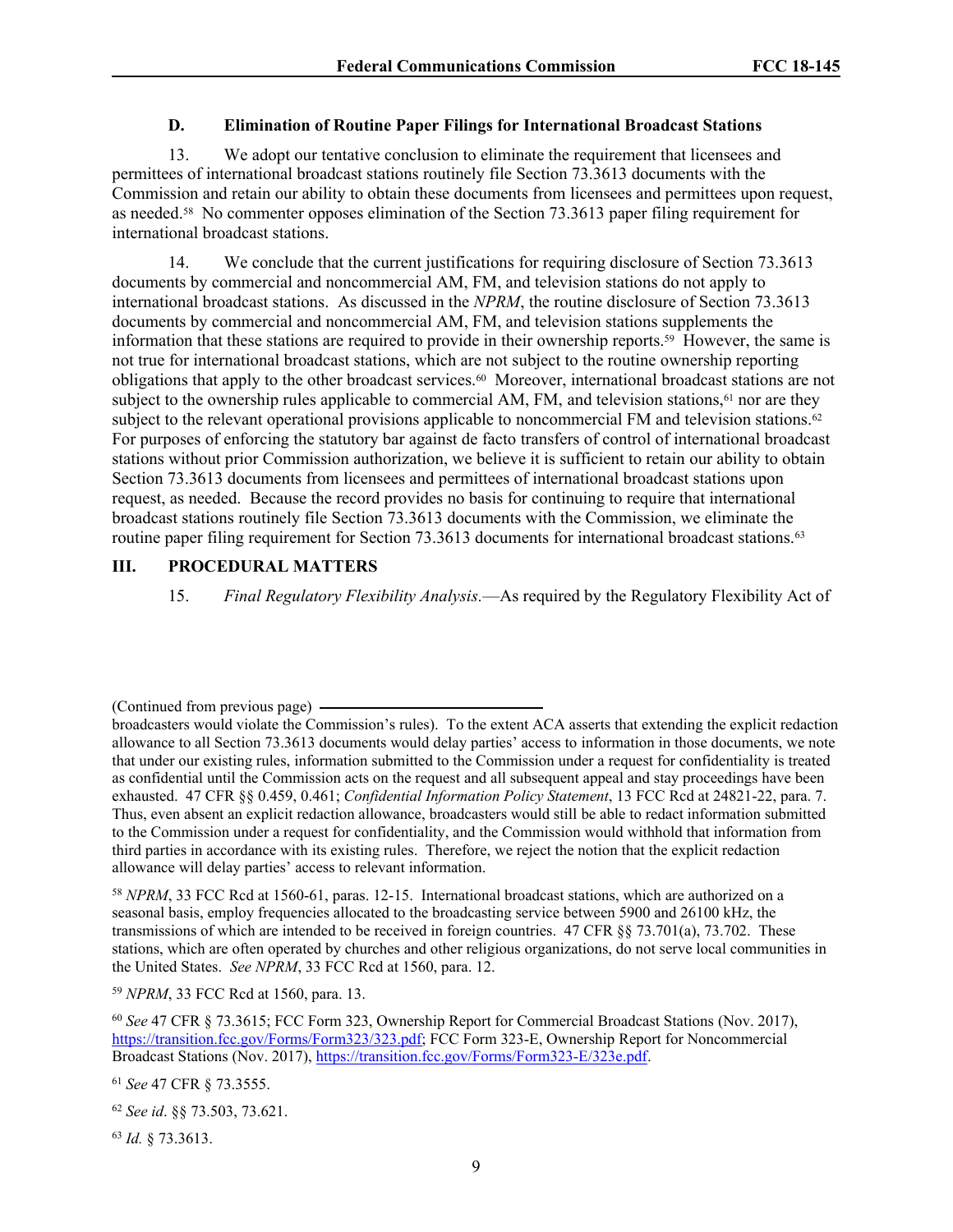1980, as amended (RFA),<sup>64</sup> the Commission has prepared a Final Regulatory Flexibility Analysis (FRFA) relating to this Order*.* The FRFA is set forth in Appendix B.

16. *Paperwork Reduction Act Analysis.*—This document contains a non-substantive and nonmaterial modification of information collection requirements that were previously reviewed and approved by the Office of Management and Budget (OMB) pursuant to the Paperwork Reduction Act of 1995, Public Law 104-13 (44 U.S.C. §§ 3501-3520). In addition, we note that pursuant to the Small Business Paperwork Relief Act of 2002, Public Law 107-198, 44 U.S.C. § 3506(c)(4), the Commission previously sought specific comment on how it might further reduce the information collection burden for small business concerns with fewer than 25 employees. In the present document, we have assessed the effects of our decision to eliminate the paper filing requirement for Section 73.3613 documents and rely instead on our public file rules and our ability to obtain Section 73.3613 documents from broadcast licensees and permittees upon request. We find that the rule changes adopted herein will relieve broadcast licensees and permittees of the time and expense associated with filing paper copies of Section 73.3613 documents with the Commission, and that affected small entities, including those with fewer than 25 employees, will only benefit from the actions taken in this document.

17. *Congressional Review Act.*—The Commission will send a copy of this Order in a report to be sent to Congress and the Government Accountability Office pursuant to the Congressional Review Act, see 5 U.S.C. § 801(a)(1)(A).

## **IV. ORDERING CLAUSES**

18. Accordingly, **IT IS ORDERED** that, pursuant to the authority found in sections 1, 4(i), 4(j), 303(r), 309, 310, and 336 of the Communications Act of 1934, as amended, 47 U.S.C. §§ 151, 154(i), 154(j), 303(r), 309, 310, and 336, this Report and Order **IS ADOPTED**.

19. **IT IS FURTHER ORDERED** that, pursuant to the authority found in sections 1, 4(i), 4(j), 303(r), 309, 310, and 336 of the Communications Act of 1934, as amended, 47 U.S.C. §§ 151, 154(i), 154(j), 303(r), 309, 310, and 336, the Commission's rules **ARE AMENDED** as set forth in Appendix A. The amendments to 47 CFR §§ 73.1226(c), 73.3613(a)(3), and 73.3613(d) shall become effective thirty (30) days after publication of the text of this Report and Order or a summary thereof in the *Federal Register*, and the remaining amendments set forth in Appendix A, which involve Paperwork Reduction Act burdens, shall become effective on the effective date announced in the *Federal Register* notice announcing OMB approval.

20. **IT IS FURTHER ORDERED** that the Commission's Consumer and Governmental Affairs Bureau, Reference Information Center, **SHALL SEND** a copy of this Report and Order, including the Final Regulatory Flexibility Analysis, to the Chief Counsel for Advocacy of the Small Business Administration.

21. **IT IS FURTHER ORDERED** that the Commission **SHALL SEND** a copy of this Report and Order in a report to be sent to Congress and the Government Accountability Office pursuant to the Congressional Review Act, *see* 5 U.S.C. § 801(a)(1)(A).

<sup>64</sup> *See* 5 U.S.C. § 603. The RFA, *see* 5 U.S.C. § 601 *et seq.*, has been amended by the Small Business Regulatory Enforcement Fairness Act of 1996 (SBREFA), Pub. L. No. 104-121, Title II, 110 Stat. 857 (1996). The SBREFA was enacted as Title II of the Contract with America Advancement Act of 1996 (CWAAA).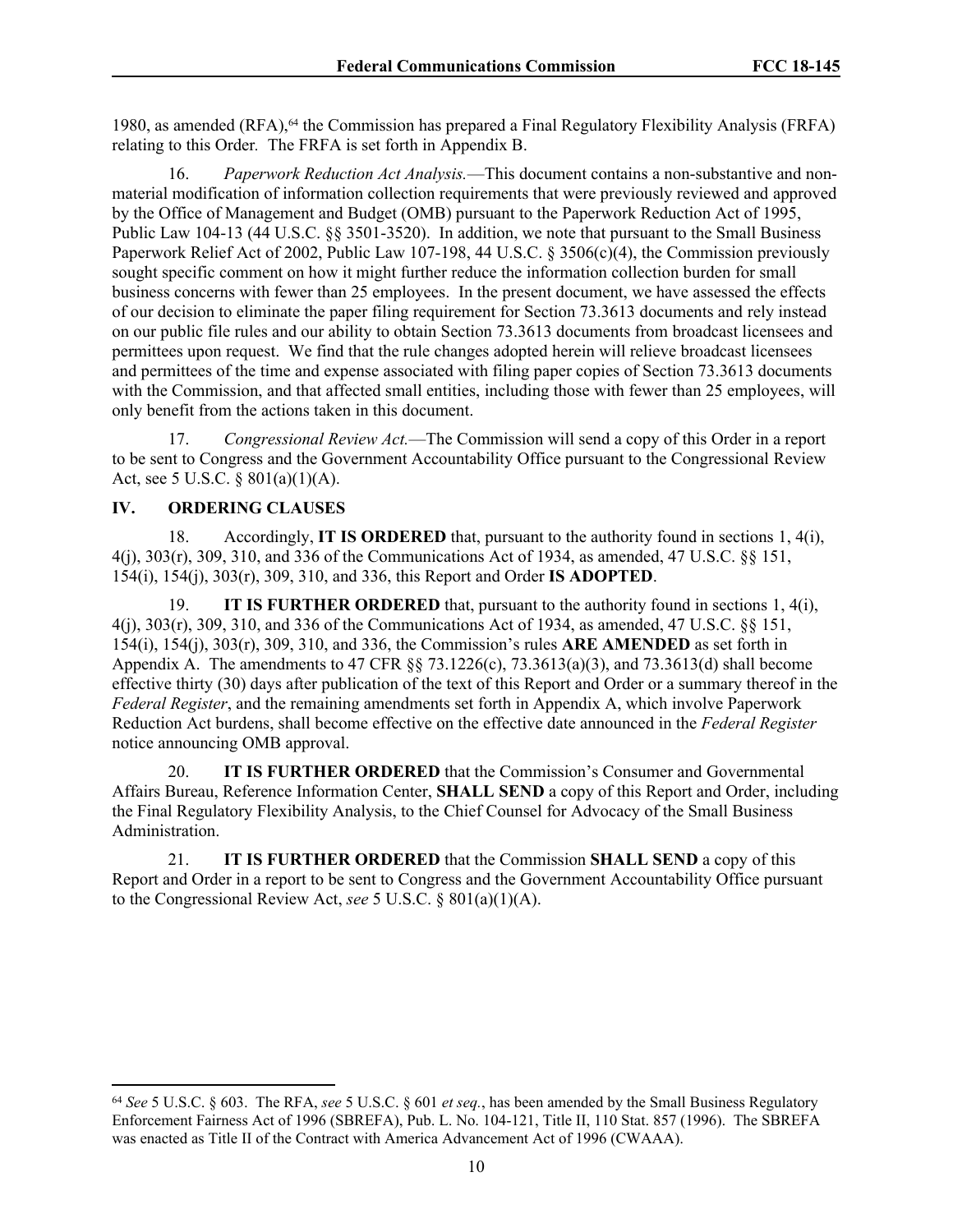22. **IT IS FURTHER ORDERED** that, should no petitions for reconsideration or petitions for judicial review be timely filed, MB Docket No. 18-4 shall be TERMINATED and its docket closed.

## FEDERAL COMMUNICATIONS COMMISSION

Marlene H. Dortch Secretary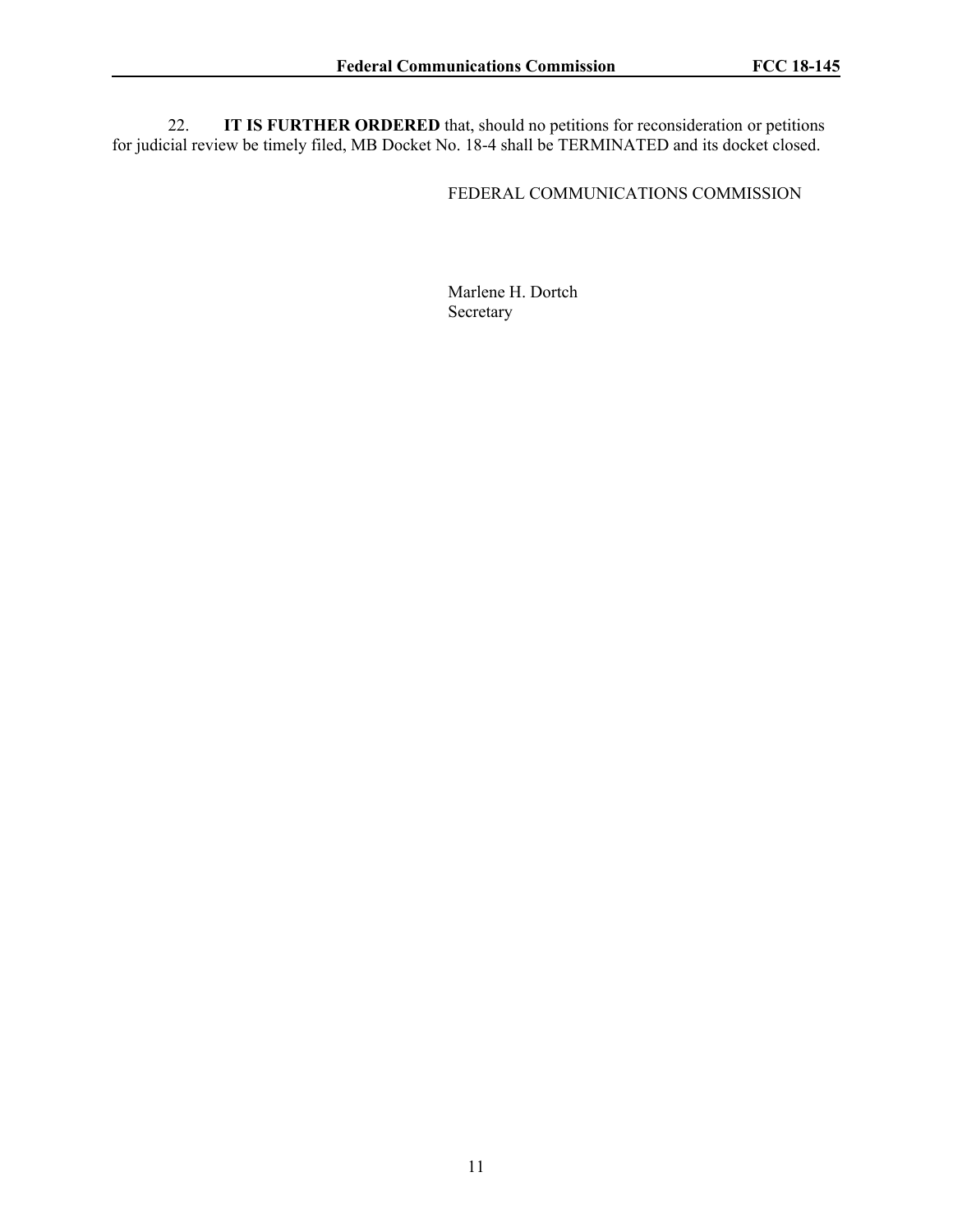# **Appendix A**

# **Final Rule Changes**

Part 73 of Title 47 of the Code of Federal Regulations is amended as follows:

# PART 73—RADIO BROADCAST SERVICES

1. The authority citation for Part 73 continues to read as follows:

AUTHORITY: 47 U.S.C. 154, 155, 301, 303, 307, 309, 310, 334, 336, 339.

2. Amend § 73.1226 by removing paragraph (c).

3. Amend  $\S 73.3526$  by removing the note to paragraph (e)(3) and notes 1 and 2 to paragraph (e), revising paragraphs (e)(3), (e)(5), (e)(14), and (e)(16), and adding new paragraph (f) to read as follows:

# **§ 73.3526 Local public inspection file of commercial stations.**

\* \* \* \* \*

(e) \* \* \*

(3)(i) *Citizen agreements.* A copy of every written citizen agreement. These agreements shall be retained for the term of the agreement, including any renewal or extension thereof.

(ii) For purposes of this section, a citizen agreement is a written agreement between a broadcast applicant, permittee, or licensee, and one or more citizens or citizen groups, entered for primarily noncommercial purposes. This definition includes those agreements that deal with goals or proposed practices directly or indirectly affecting station operations in the public interest, in areas such as—but not limited to programming and employment. It excludes common commercial agreements such as advertising contracts; union, employment, and personal services contracts; network affiliation, syndication, program supply contracts, etc. However, the mere inclusion of commercial terms in a primarily noncommercial agreement—such as a provision for payment of fees for future services of the citizen-parties (see "Report and Order," Docket 19518, 57 FCC 2d 494 (1976))—would not cause the agreement to be considered commercial for purposes of this section.

\* \* \* \* \*

(5) *Ownership reports and related materials.* A copy of the most recent, complete ownership report filed with the FCC for the station, together with any statements filed with the FCC certifying that the current report is accurate, and together with all related material. These materials shall be retained until a new, complete ownership report is filed with the FCC, at which time a copy of the new report and any related materials shall be placed in the file. The permittee or licensee must retain in the public file either a copy of the station documents listed in §73.3613(a)–(c) or an up-to-date list of such documents. If the permittee or licensee elects to maintain an up-to-date list of such documents, the list must include all the information that the permittee or licensee is required to provide on ownership reports for each document, including, but not limited to, a description of the document, the parties to the document, the month and year of execution, the month and year of expiration, and the document type (e.g., network affiliation agreement, articles of incorporation, bylaws, management consultant agreement with independent contractor). Regardless of which of these two options the permittee or licensee chooses, it must update the inventory of §73.3613 documents in the public file to reflect newly executed §73.3613 documents, amendments, supplements, and cancellations within 30 days of execution thereof. Licensees and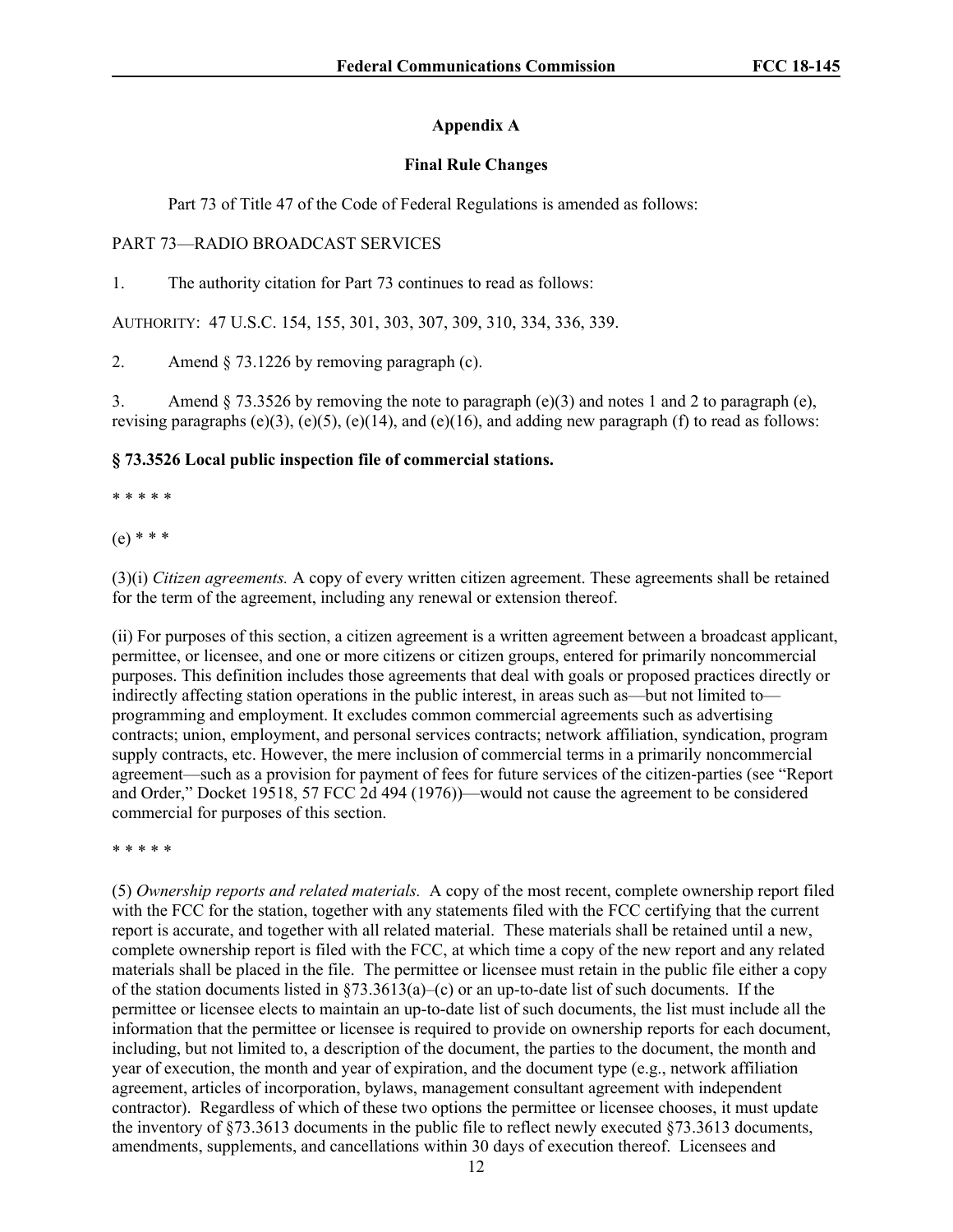permittees that choose to retain a list of §73.3613 documents must provide a copy of any §73.3613 document(s) to requesting parties within 7 days. In maintaining copies of such documents in the public file or providing copies upon request, confidential or proprietary information may be redacted where appropriate.

\* \* \* \* \*

(14) *Radio and television time brokerage agreements.* For commercial radio and television stations, a copy of every agreement or contract involving time brokerage of the licensee's station or of another station by the licensee, whether the agreement involves stations in the same markets or in differing markets, with confidential or proprietary information redacted where appropriate. These agreements shall be placed in the public file within 30 days of execution and retained in the file as long as the contract or agreement is in force.

\* \* \* \* \*

(16) *Radio and television joint sales agreements.* For commercial radio and commercial television stations, a copy of agreement for the joint sale of advertising time involving the station, whether the agreement involves stations in the same markets or in differing markets, with confidential or proprietary information redacted where appropriate. These agreements shall be placed in the public file within 30 days of execution and retained in the file as long as the contract or agreement is in force.

\* \* \* \* \*

 $(f)(1)$  For purposes of this section, action taken on an application tendered with the FCC becomes final when that action is no longer subject to reconsideration, review, or appeal either at the FCC or in the courts.

(2) For purposes of this section, the term "all related material" includes all exhibits, letters, and other documents tendered for filing with the FCC as part of an application, report, or other document, all amendments to the application, report, or other document, copies of all documents incorporated therein by reference and not already maintained in the public inspection file, and all correspondence between the FCC and the applicant pertaining to the application, report, or other document, which according to the provisions of §§0.451 through 0.461 of this part are open for public inspection at the offices of the FCC.

4. Amend § 73.3527 by removing notes 1 and 2 to paragraph (e), revising paragraph (e)(4), and adding new paragraph (f) to read as follows:

# **§ 73.3527 Local public inspection file of noncommercial educational stations.**

\* \* \* \* \*

(e) \* \* \*

(4) *Ownership reports and related materials.* A copy of the most recent, complete ownership report filed with the FCC for the station, together with any subsequent statement filed with the FCC certifying that the current report is accurate, and together with all related material. These materials shall be retained until a new, complete ownership report is filed with the FCC, at which time a copy of the new report and any related materials shall be placed in the file. The permittee or licensee must retain in the public file either a copy of the station documents listed in  $\S73.3613(a)$ –(c) or an up-to-date list of such documents. If the permittee or licensee elects to maintain an up-to-date list of such documents, the list must include all the information that the permittee or licensee is required to provide on ownership reports for each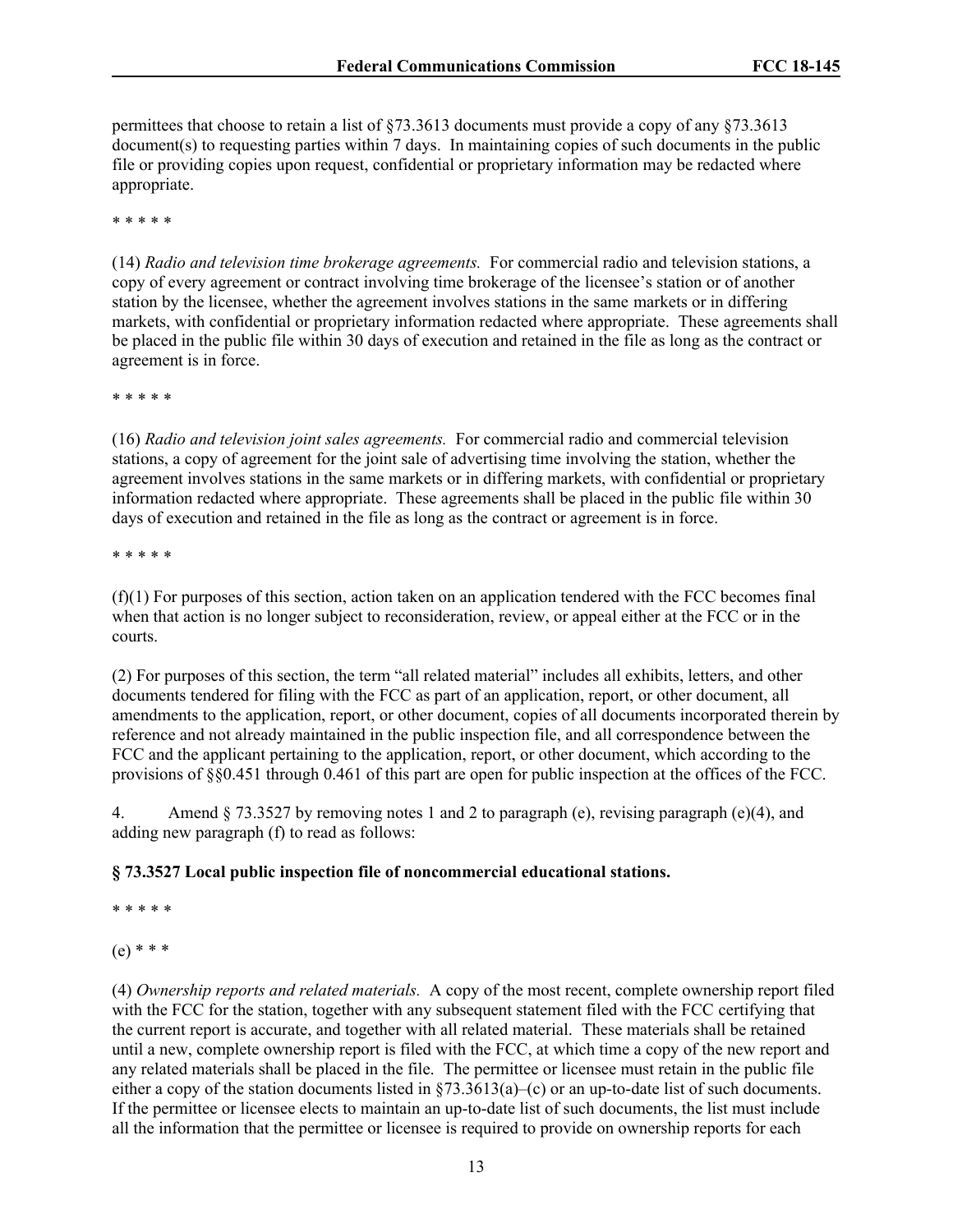document, including, but not limited to, a description of the document, the parties to the document, the month and year of execution, the month and year of expiration, and the document type (e.g., network affiliation agreement, articles of incorporation, bylaws, management consultant agreement with independent contractor). Regardless of which of these two options the permittee or licensee chooses, it must update the inventory of §73.3613 documents in the public file to reflect newly executed §73.3613 documents, amendments, supplements, and cancellations within 30 days of execution thereof. Licensees and permittees that choose to maintain a list of §73.3613 documents must provide a copy of any §73.3613 document(s) to requesting parties within 7 days. In maintaining copies of such documents in the public file or providing copies upon request, confidential or proprietary information may be redacted where appropriate.

\* \* \* \* \*

 $(f)(1)$  For purposes of this section, a decision made with respect to an application tendered with the FCC becomes final when that decision is no longer subject to reconsideration, review, or appeal either at the FCC or in the courts.

(2) For purposes of this section, the term "all related material" includes all exhibits, letters, and other documents tendered for filing with the FCC as part of an application, report, or other document, all amendments to the application, report, or other document, copies of all documents incorporated therein by reference and not already maintained in the public inspection file, and all correspondence between the FCC and the applicant pertaining to the application, report, or other document, which according to the provisions of §§0.451 through 0.461 of the rules are open for public inspection at the offices of the FCC.

4. Amend § 73.3613 by revising the section heading, revising the introductory text of § 73.3613 and of paragraph (a), removing paragraph (a)(3), and revising paragraphs (a)(2), (b)(3)(iii), (b)(4), and (d) to read as follows:

#### **§ 73.3613 Availability to FCC of station contracts.**

Each licensee or permittee of a commercial or noncommercial AM, FM, TV or International broadcast station shall provide the FCC with copies of the following contracts, instruments, and documents together with amendments, supplements, and cancellations (with the substance of oral contracts reported in writing), within 7 days of a request by the FCC.

(a) *Network service:* Network affiliation contracts between stations and networks will be reduced to writing and filed upon request as follows:

\* \* \* \* \*

(2) Each such filing shall consist of all of the terms and conditions of such contract, agreement or understanding, including any other paper or document incorporated by reference or otherwise.

(b) \* \* \*

 $(3)$  \* \* \*

(iii) Agreements for the acquisition of licensee's or permittee's stock by the issuing licensee or permittee corporation, pledges, trust agreements or abstracts thereof, options to purchase stock and other executory agreements. Should the FCC request an abstract of the trust agreement in lieu of the trust agreement, the licensee or permittee will submit the following information concerning the trust:

\* \* \* \* \*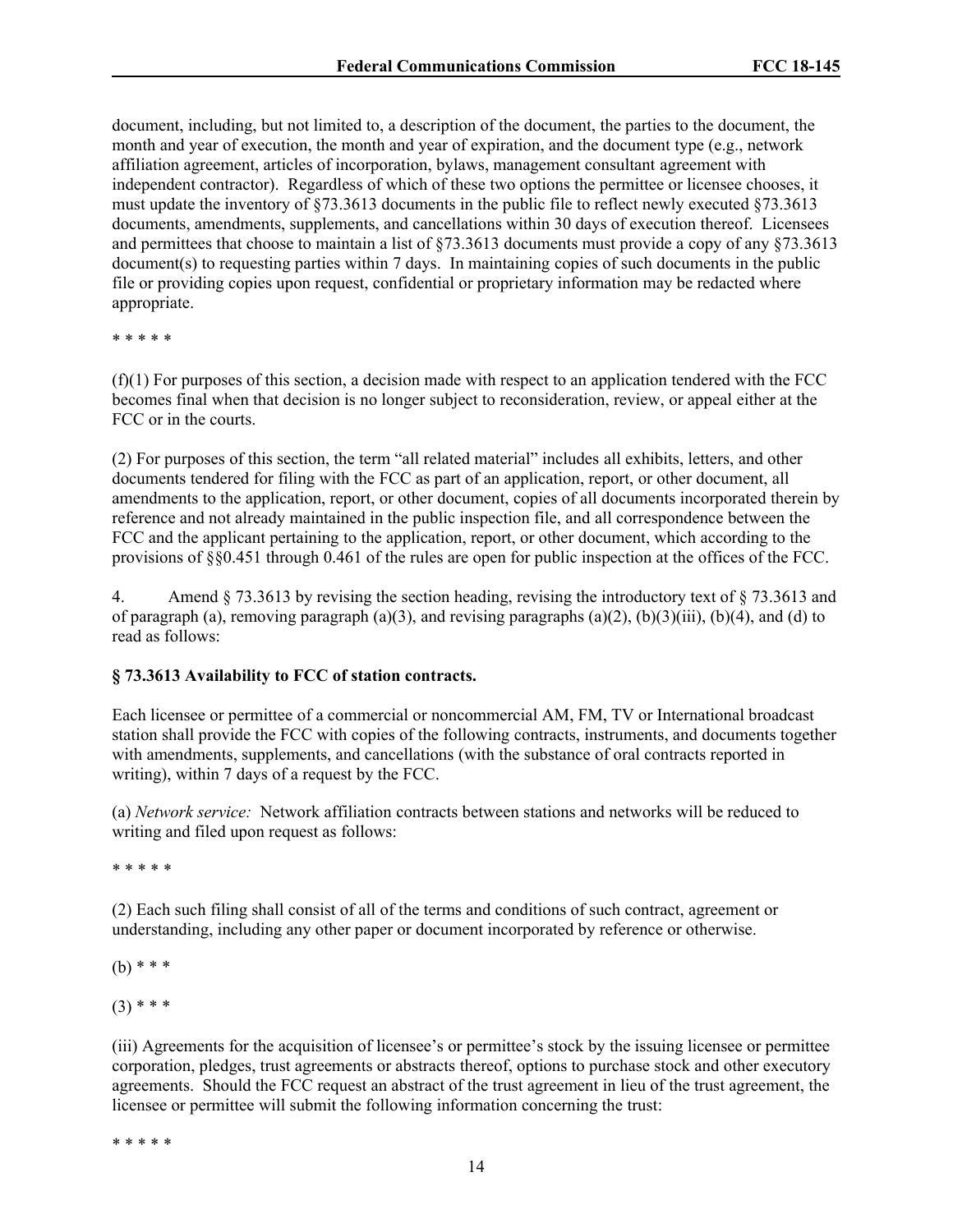(4) Proxies with respect to the licensee's or permittee's stock running for a period in excess of 1 year, and all proxies, whether or not running for a period of 1 year, given without full and detailed instructions binding the nominee to act in a specified manner. With respect to proxies given without full and detailed instructions, a statement showing the number of such proxies, by whom given and received, and the percentage of outstanding stock represented by each proxy shall be submitted by the licensee or permittee if the stock covered by such proxies has been voted. However, when the licensee or permittee is a corporation having more than 50 stockholders, such complete information need be filed only with respect to proxies given by stockholders who are officers or directors, or who have 1% or more of the corporation's voting stock. When the licensee or permittee is a corporation having more than 50 stockholders and the stockholders giving the proxies are not officers or directors or do not hold 1% or more of the corporation's stock, the only information required to be filed is the name of any person voting 1% or more of the stock by proxy, the number of shares voted by proxy by such person, and the total number of shares voted at the particular stockholders' meeting in which the shares were voted by proxy.

\* \* \* \* \*

(d) *Other agreements:* Subchannel leasing agreements for Subsidiary Communications Authorization operation; franchise/leasing agreements for operation of telecommunications services on the television vertical blanking interval and in the visual signal; time sales contracts with the same sponsor for 4 or more hours per day, except where the length of the events (such as athletic contests, musical programs and special events) broadcast pursuant to the contract is not under control of the station; and contracts with chief operators or other engineering personnel.

5. Amend § 73.3613 by removing paragraph (e).

# PART 74 – EXPERIMENTAL RADIO, AUXILIARY, SPECIAL BROADCAST AND OTHER PROGRAM DISTRIBUTIONAL SERVICES

3. The authority citation for Part 74 continues to read as follows:

AUTHORITY: 47 U.S.C. 154, 302a, 303, 307, 309, 310, 336 and 554.

4. Section 74.780 is amended by revising the entry for "Section 73.3613—Filing of contracts (network affiliation contracts for low power TV stations only)" to read "Section 73.3613—Availability to FCC of station contracts (network affiliation contracts for low power TV stations only)."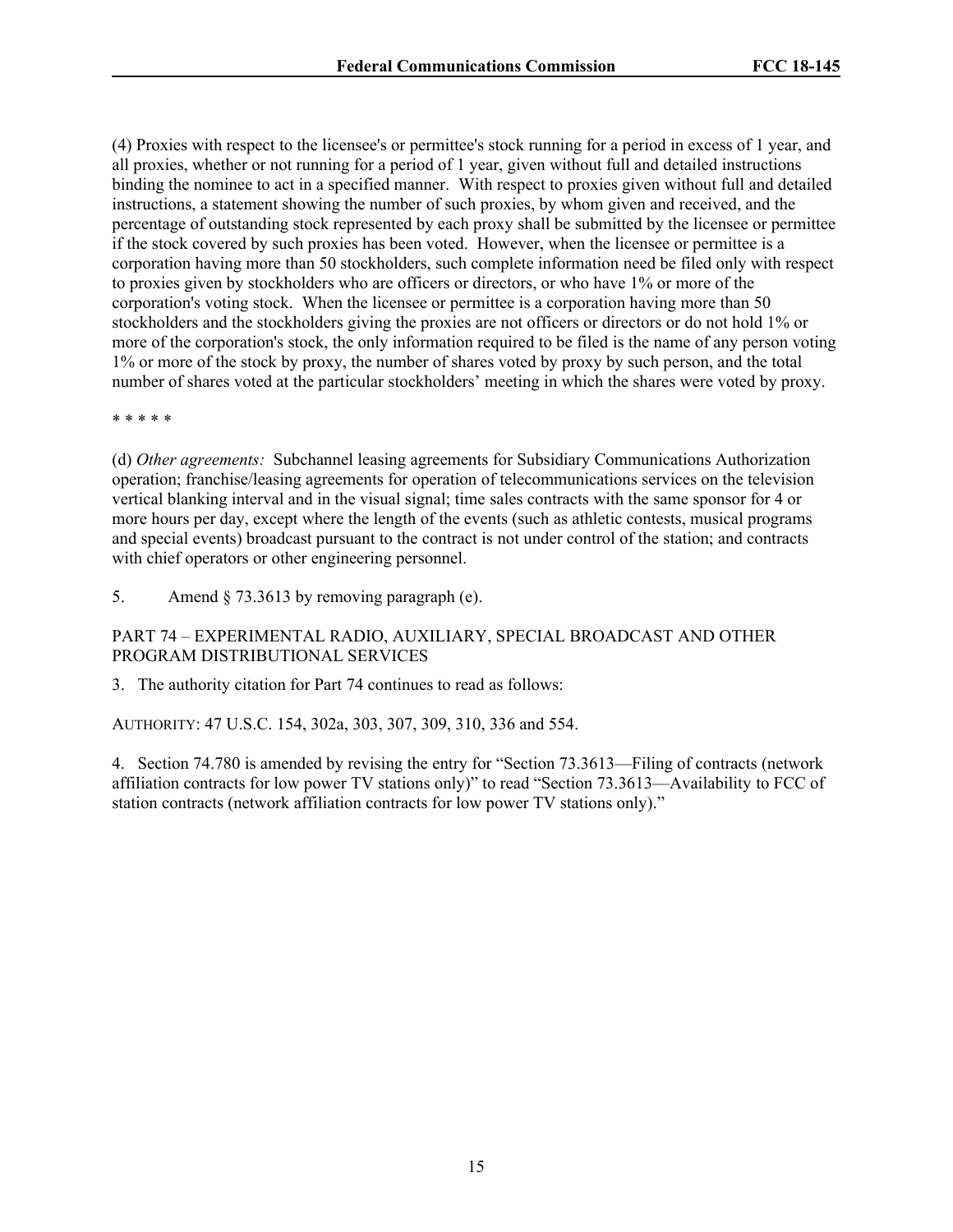# **Appendix B**

## **Final Regulatory Flexibility Analysis**

1. As required by the Regulatory Flexibility Act of 1980, as amended  $(RFA)$ ,<sup>1</sup> an Initial Regulatory Flexibility Analysis (IRFA) was incorporated in the *Notice of Proposed Rulemaking* (*NPRM*) in MB Docket 18-4.<sup>2</sup> The Commission sought written public comments on proposals in the *NPRM*, including comment on the IRFA. The Commission received no direct comments on the IRFA. The present Final Regulatory Flexibility Analysis (FRFA) conforms to the RFA.

## **A. Need for, and Objectives of, the Report and Order**

2. The *Report and Order* (*Order*) eliminates the requirement that licensees and permittees of commercial and noncommercial AM, FM, television, and international broadcast stations routinely file paper copies of station contracts and other documents with the Commission as currently specified in Section 73.3613 of the Commission's rules.<sup>3</sup> Given that the Commission's existing public file rules now require that licensees and permittees of commercial and noncommercial AM, FM, and televisions stations make copies of their Section 73.3613 documents available online, the *Order* finds that Section 73.3613's requirement that licensees and permittees also file copies of such documents in paper with the Commission to be outdated and unnecessary.<sup>4</sup> Rather than retaining this antiquated paper filing requirement, the Commission will rely on its existing public file rules to ensure access to Section 73.3613 documents as discussed in the *Order* and retain the ability to obtain these documents from licensees and permittees upon request, as needed.<sup>5</sup> The Commission's existing public file rules require licensees and permittees to either (i) upload the documents directly to the OPIF or (ii) maintain an up-to-date list of the documents in the OPIF and provide copies to requesting parties within seven days.

3. In addition to eliminating the paper filing requirement for Section 73.3613 documents, the *Order* also eliminates a redundant disclosure requirement pertaining to certain Section 73.3613 documents and expands an existing redaction allowance for confidential or proprietary information in Section 73.3613 documents.<sup>6</sup> The *Order* requires that unredacted copies the documents be provided to the Commission upon request and that any confidential or proprietary information that is redacted must be marked consistently throughout the document.<sup>7</sup>

4. The *Order* arises from a Public Notice issued by the Commission in May 2017, launching an initiative to modernize the Commission's media regulations.<sup>8</sup> The majority of the parties that filed comments in this proceeding agree that the routine paper filing requirement at issue is redundant and

<sup>1</sup> *See* 5 U.S.C. § 603. The RFA, *see* U.S.C. §§ 601-612, has been amended by the Small Business Regulatory Enforcement Fairness Act of 1996 (SBREFA), Pub. L. No. 104-121, Title II, 110 Stat. 857 (1996). The SBREFA was enacted as Title II of the Contract with America Advancement Act of 1996 (CWAAA).

<sup>2</sup> *FCC Form 325 Data Collection*, Notice of Proposed Rulemaking, 32 FCC 9916 (2017), Appx. A.

<sup>3</sup> *Report and Order*, para. [1.](#page-0-0)

<sup>4</sup> *Report and Order*, Section [II.A](#page-1-1).

<sup>5</sup> *Report and Order*, Sections [II.A](#page-1-1), [II.D.](#page-8-0)

<sup>6</sup> *Report and Order*, Sections [II.B,](#page-5-0) [II.C](#page-6-1).

<sup>7</sup> If a person believes that a Section 73.3613 document has been inappropriately redacted, he or she may file a response in opposition under Section 0.459(d) of our rules if the licensee or permittee of the station filed a request for confidentiality pursuant to Section 0.459. Otherwise, the person may file a complaint with the Commission if he or she believes that the station has violated our public file rules or redacted information that is not actually confidential or proprietary. *Report and Order*, Section [II.C.](#page-6-1)

<sup>8</sup> *See Commission Launches Modernization of Media Regulation Initiative*, Public Notice, 32 FCC Rcd 4406 (2017) (initiating a review of rules applicable to media entities to eliminate or modify regulations that are outdated, unnecessary or unduly burdensome).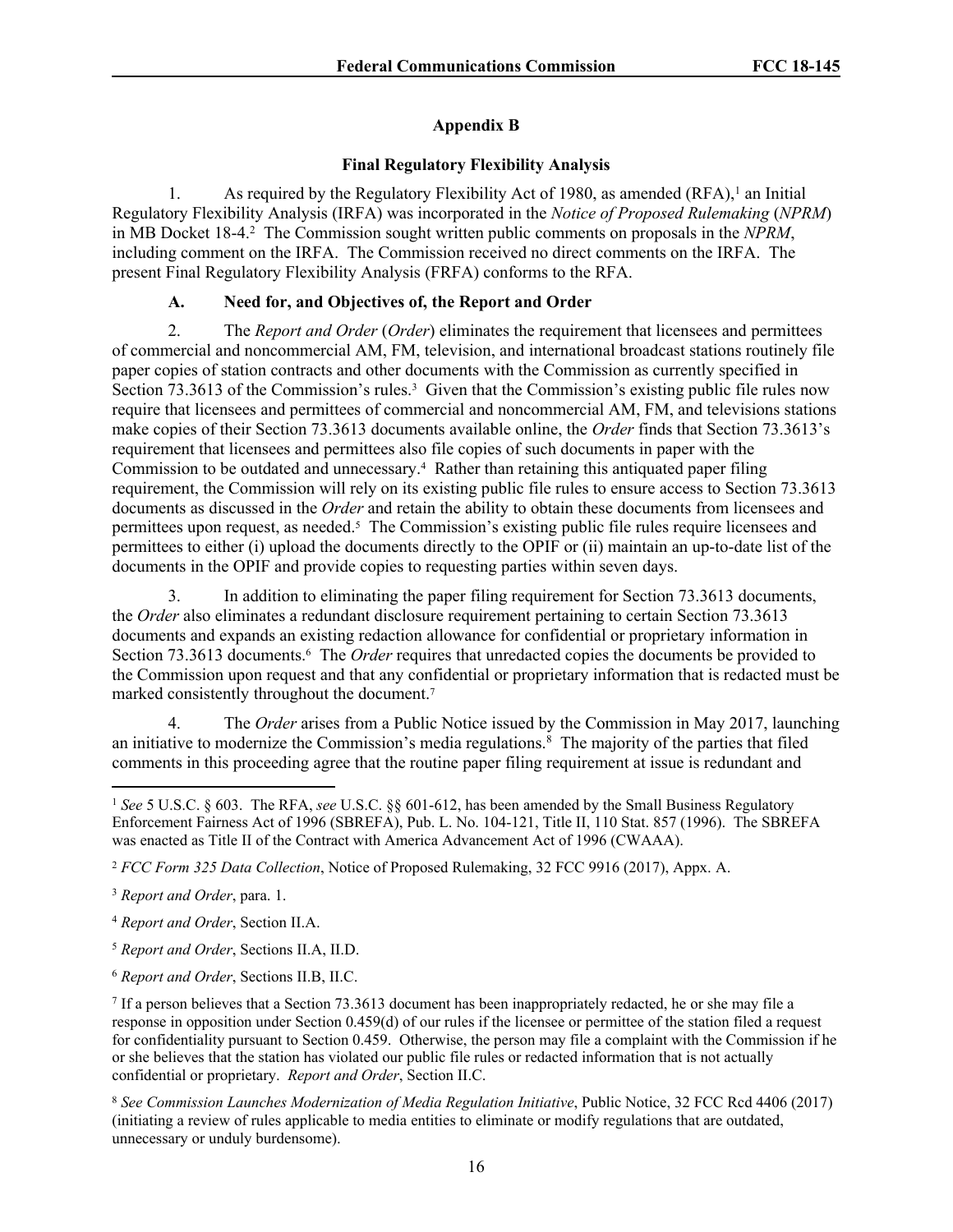should be eliminated. The *Order* concludes that eliminating this requirement is consistent with other actions the Commission has taken to reduce paper submissions and advances the Commission's goal of eliminating outdated and unnecessary regulatory burdens that can impede competition and innovation in media markets.<sup>9</sup>

## **B. Summary of Significant Issues Raised by Public Comments in Response to the IRFA**

5. No comments were filed in direct response to the IRFA.

#### **C. Response to Comments by the Chief Counsel for Advocacy of the Small Business Administration**

6. Pursuant to the Small Business Jobs Act of 2010, which amended the RFA, the Commission is required to respond to any comments filed by the Chief Counsel for Advocacy of the SBA and to provide a detailed statement of any change made to the proposed rules as a result of those comments.<sup>10</sup> The Chief Counsel did not file any comments in response to this proceeding.

# **D. Description and Estimate of the Number of Small Entities to Which Rules Will Apply**

7. The RFA directs agencies to provide a description of and, where feasible, an estimate of the number of small entities that will be affected by the rules adopted.<sup>11</sup> The RFA generally defines the term "small entity" as having the same meaning as the terms "small business," "small organization," and "small governmental jurisdiction"<sup>12</sup> In addition, the term "small business" has the same meaning as the term "small business concern" under the Small Business Act.<sup>13</sup> A "small business concern" is one which: (1) is independently owned and operated; (2) is not dominant in its field of operation; and (3) satisfies any additional criteria established by the SBA.<sup>14</sup> The final rules adopted herein affect small television and radio broadcast stations. A description of these small entities, as well as an estimate of the number of such small entities, is provided below.

8. *Television Broadcasting*. This Economic Census category "comprises establishments primarily engaged in broadcasting images together with sound."<sup>15</sup> These establishments operate television broadcast studios and facilities for the programming and transmission of programs to the public.<sup>16</sup> These establishments also produce or transmit visual programming to affiliated broadcast television stations, which in turn broadcast the programs to the public on a predetermined schedule. Programming may originate in their own studio, from an affiliated network, or from external sources. The SBA has created the following small business size standard for such businesses: those having \$38.5

<sup>11</sup> *Id*.

 $12$  5 U.S.C. § 601(6).

<sup>14</sup> 15 U.S.C. § 632.

<sup>15</sup> U.S. Census Bureau, 2012 North American Industry Classification System (NAICS) Definitions, "515120 Television Broadcasting," [http://www.census.gov./cgi-bin/sssd/naics/naicsrch.](http://www.census.gov./cgi-bin/sssd/naics/naicsrch)

<sup>16</sup> *Id*.

<sup>9</sup> *Report and Order*, para. [1.](#page-0-0)

 $10\,5$  U.S.C. § 604(a)(3).

<sup>13</sup> 5 U.S.C. § 601(3) (incorporating by reference the definition of "small-business concern" in the Small Business Act, 15 U.S.C. § 632). Pursuant to 5 U.S.C. § 601(3), the statutory definition of a small business applies "unless an agency, after consultation with the Office of Advocacy of the Small Business Administration and after opportunity for public comment, establishes one or more definitions of such term which are appropriate to the activities of the agency and publishes such definition(s) in the Federal Register."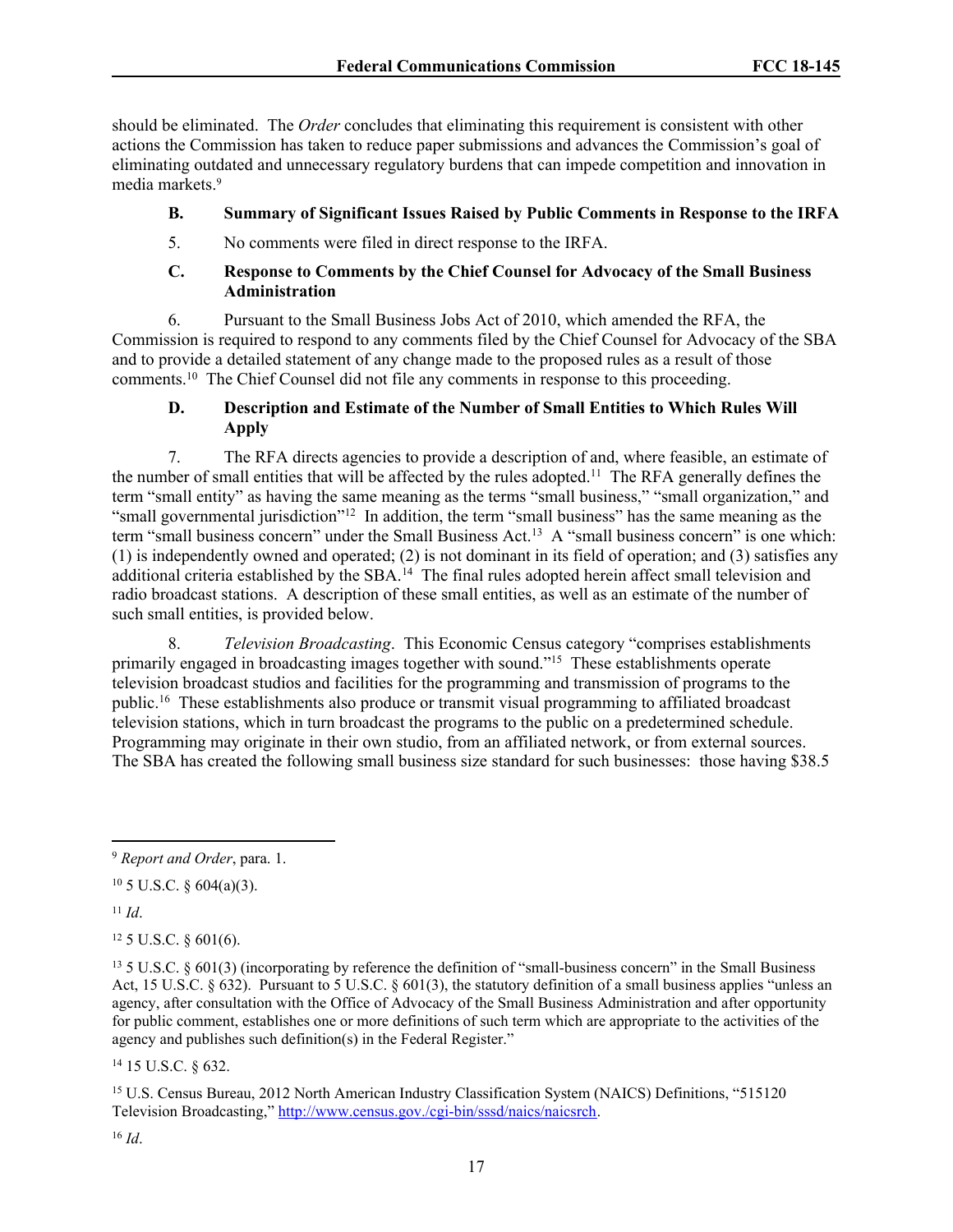million or less in annual receipts.<sup>17</sup> The 2012 Economic Census reports that 751 firms in this category operated in that year. Of that number, 656 had annual receipts of less than \$25,000,000, and 95 had annual receipts of \$25,000,000 or more.<sup>18</sup> Based on this data, we estimate that the majority of commercial television broadcasters are small entities under the applicable SBA size standard.

<span id="page-17-0"></span>9. In addition, the Commission has estimated the number of licensed commercial television stations to be 1,349.<sup>19</sup> Of this total, 1,277 stations had revenues of \$38.5 million or less, according to Commission staff review of the BIA Kelsey Inc. Media Access Pro Television Database (BIA) on October 1, 2018. Such entities, therefore, qualify as small entities under the SBA definition. The Commission has estimated the number of licensed noncommercial educational (NCE) television stations to be 412.<sup>20</sup> The Commission, however, does not compile and does not have access to information on the revenue of NCE stations that would permit it to determine how many such stations would qualify as small entities.

10. We note, however, that in assessing whether a business concern qualifies as "small" under the above definition, business (control) affiliations<sup>21</sup> must be included. Our estimate, therefore likely overstates the number of small entities that might be affected by our action, because the revenue figure on which it is based does not include or aggregate revenues from affiliated companies. In addition, another element of the definition of "small business" requires that an entity not be dominant in its field of operation. We are unable at this time to define or quantify the criteria that would establish whether a specific television broadcast station is dominant in its field of operation. Accordingly, the estimate of small businesses to which the proposed rules would apply does not exclude any television station from the definition of a small business on this basis and therefore could be over-inclusive.

11. There are also 1,911 LPTV stations and 389 Class A stations.<sup>22</sup> Given the nature of these services, we will presume that all of these entities qualify as small entities under the above SBA small business size standard.

12. *Radio Stations*. This economic Census category "comprises establishments primarily engaged in broadcasting aural programs by radio to the public."<sup>23</sup> The SBA has created the following small business size standard for this category: those having \$38.5 million or less in annual receipts.<sup>24</sup> Census data for 2012 shows that 2,849 firms in this category operated in that year.<sup>25</sup> Of this number,

<sup>20</sup> *Id*.

<sup>22</sup> *Broadcast Station Totals supra* note [19.](#page-17-0)

<sup>17</sup> 13 CFR § 121.201; 2012 NAICS Code 515120.

<sup>18</sup> U.S. Census Bureau, Table No. EC1251SSSZ4, *Information: Subject Series - Establishment and Firm Size: Receipts Size of Firms for the United States: 2012* (515120 Television Broadcasting), [https://factfinder.census.gov/faces/tableservices/jsf/pages/productview.xhtml?pid=ECN\\_2012\\_US\\_51SSSZ4&prod](https://factfinder.census.gov/faces/tableservices/jsf/pages/productview.xhtml?pid=ECN_2012_US_51SSSZ4&prodType=table) [Type=table.](https://factfinder.census.gov/faces/tableservices/jsf/pages/productview.xhtml?pid=ECN_2012_US_51SSSZ4&prodType=table)

<sup>19</sup> FCC News Release, *Broadcast Station Totals as of September 30, 2018* (rel. Oct. 3, 2018) (*Broadcast Station Totals*), <https://www.fcc.gov/document/broadcast-station-totals-september-30-2018>.

<sup>&</sup>lt;sup>21</sup> "[Business concerns] are affiliates of each other when one concern controls or has the power to control the other or a third party or parties controls or has the power to control both." 13 CFR  $\S$  21.103(a)(1).

<sup>23</sup> U.S. Census Bureau, 2012 NAICS Definitions, "515112 Radio Stations," at [http://www.census.gov/cgi](http://www.census.gov/cgi-bin/sssd/naics/naicsrch)[bin/sssd/naics/naicsrch.](http://www.census.gov/cgi-bin/sssd/naics/naicsrch) This category description continues, "Programming may originate in their own studio, from an affiliated network, or from external sources."

<sup>24</sup> 13 CFR § 121.201; NAICS code 515112.

<sup>25</sup> U.S. Census Bureau, Table No. EC0751SSSZ4, *Information: Subject Series – Establishment and Firm Size: Receipts Size of Firms for the United States: 2012* (515112),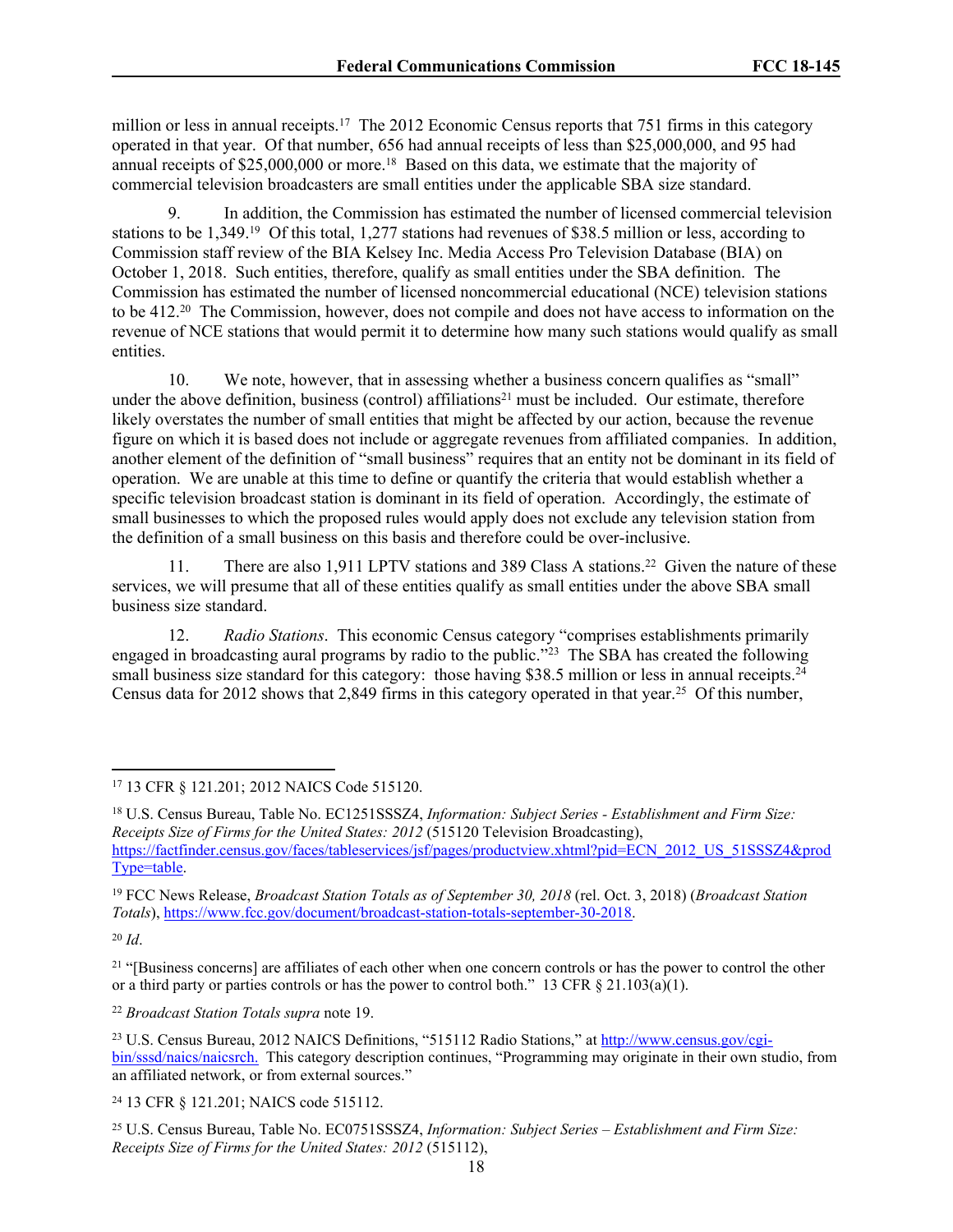2,806 firms had annual receipts of less than \$25,000,000, and 43 firms had annual receipts of \$25,000,000 or more.<sup>26</sup> Therefore, based on the SBA's size standard, the majority of such entities are small entities.

13. Apart from the U.S. Census, the Commission has estimated the number of licensed commercial AM radio stations to be  $4,626$  stations<sup>27</sup> and the number of commercial FM radio stations to be 6,737, for a total number of 11,363.<sup>28</sup> Of this total, 11,362 stations had revenues of \$38.5 million or less, according to Commission staff review of the BIA Kelsey Inc. Media Access Pro Television Database (BIA) on October 1, 2018. In addition, the Commission has estimated the number of noncommercial educational FM radio stations to be 4,130.<sup>29</sup> NCE stations are non-profit, and therefore considered to be small entities.<sup>30</sup> Therefore, we estimate that the majority of radio broadcast stations are small entities.

14. *International Broadcast Stations*. Neither the Commission nor the SBA has developed a definition of small entities specifically applicable to international broadcast stations. The closest applicable SBA size standards and U.S. Census Bureau category is Radio Stations.<sup>31</sup> Establishments in this industry are primarily engaged in broadcasting aural programs by radio to the public with programming that may originate in their own studio, from an affiliated network, or from external sources. <sup>32</sup> The SBA small business size standard for this category is firms having \$38.5 million or less in annual receipts.<sup>33</sup> U.S. Census Bureau data for 2012 shows that 2,849 radio station firms operated during that year.<sup>34</sup> Of this number, 2,806 firms had annual receipts of less than \$25,000,000, and 43 firms had annual receipts of \$25,000,000 or more.<sup>35</sup> Therefore, based on the SBA's size standard the majority of entities in this industry are small entities.

15. According to the Commission's records there were 16 international broadcast stations operating as of September 13, 2018.<sup>36</sup> The Commission however does not request nor collect annual revenue information; therefore, the Commission is unable to estimate the number of international broadcast stations that would constitute a small business under the SBA definition.

#### **E. Description of Reporting, Record Keeping, and Other Compliance Requirements for Small Entities**

16. In this section, we identify the reporting, recordkeeping, and other compliance requirements in the *Order* and consider whether small entities are affected disproportionately by any such requirements.

(Continued from previous page)

[http://factfinder2.census.gov/faces/tableservices/jsf/pages/productview.xhtml?pid=ECN\\_2007\\_US\\_51SSSZ4&prod](http://factfinder2.census.gov/faces/tableservices/jsf/pages/productview.xhtml?pid=ECN_2007_US_51SSSZ4&prodType=table) [Type=table.](http://factfinder2.census.gov/faces/tableservices/jsf/pages/productview.xhtml?pid=ECN_2007_US_51SSSZ4&prodType=table)

<sup>26</sup> *Id*.

<sup>27</sup> *Broadcast Station Totals supra* note [19.](#page-17-0)

<sup>28</sup> *Id.*

<sup>29</sup> *Id.*

 $30\,5$  U.S.C. §§ 601(4), (6).

<sup>31</sup> 13 CFR § 121.201; NAICS code 515112.

<sup>32</sup> U.S. Census Bureau, 2017 NAICS Definitions, "515112 Radio Stations," [https://www.census.gov/cgi](https://www.census.gov/cgi-bin/sssd/naics/naicsrch?input=515112&search=2017+NAICS+Search&search=2017)[bin/sssd/naics/naicsrch?input=515112&search=2017+NAICS+Search&search=2017](https://www.census.gov/cgi-bin/sssd/naics/naicsrch?input=515112&search=2017+NAICS+Search&search=2017)

<sup>33</sup> 13 CFR § 121.201; NAICS code 515112.

<sup>34</sup> U.S. Census Bureau, Table No. EC0751SSSZ4, *Information: Subject Series – Establishment and Firm Size: Receipts Size of Firms for the United States: 2012* (515112), [https://factfinder.census.gov/bkmk/table/1.0/](https://factfinder.census.gov/bkmk/table/1.0/en/ECN/2012_US/51SSSZ4//naics~515112) [en/ECN/2012\\_US/51SSSZ4//naics~515112.](https://factfinder.census.gov/bkmk/table/1.0/en/ECN/2012_US/51SSSZ4//naics~515112)

<sup>35</sup> *Id*.

<sup>36</sup> FCC High Frequency Stations, <https://www.fcc.gov/general/fcc-high-frequency-stations> (last visited Sept. 13, 2018).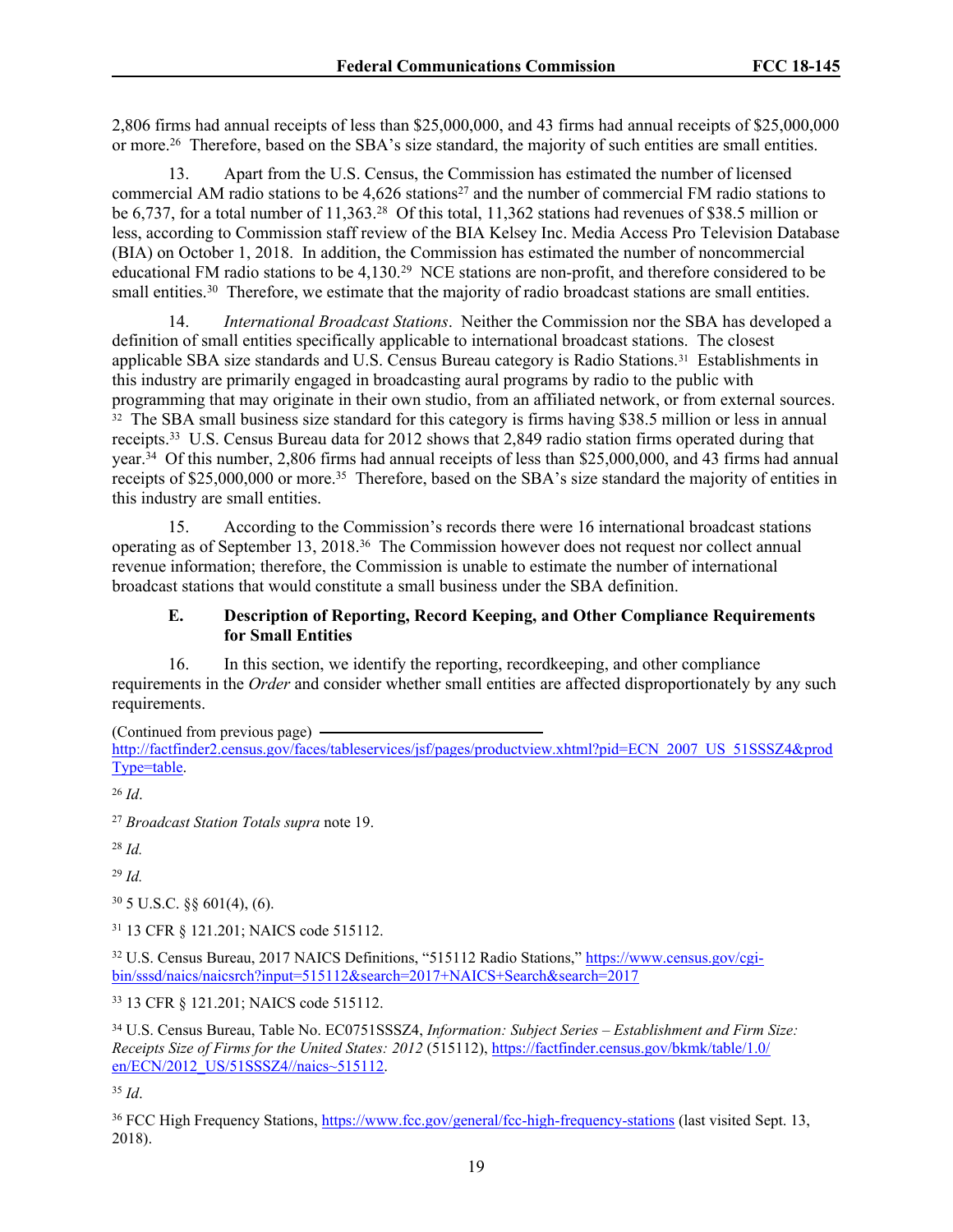17. *Reporting Requirements.* The *Order* requires licensees and permittees to update the Section 73.3613 documents in their online public file or the list of such documents within 30 days of executing such documents.<sup>37</sup> This 30-day timeframe for updating the inventory of Section 73.3613 documents in the public file is consistent with the previous rule, which required licensees and permittees to file the documents with the Commission in paper within 30 days of execution.

18. *Recordkeeping Requirements.* The existing public file rules give stations the option of either (i) retaining copies of their Section 73.3613 documents in the public file or (ii) maintaining an upto-date list of such documents in the public file and providing copies to a requesting party within seven days. The *Order* retains these existing options for disclosing Section 73.3613 documents in the public file.<sup>38</sup> To preserve the current level of access to Section 73.3613 documents, the *Order* clarifies that stations must ensure that their inventory of such documents in the public file is up to date, regardless of whether the station chooses to retain copies or a list of Section 73.3613 documents in the public file, and provide copies of their Section 73.3613 documents to the Commission and the public within seven days upon request.<sup>39</sup> Stations that upload a list of Section 73.3613 documents to the public file must include on that list all of the information that the Commission requires for such documents on broadcast ownership reports, including a description of each document, the parties to the document, the month and year of execution, the month and year of expiration, and the document type.<sup>40</sup> This will provide the information necessary for the public to keep track of expiring documents and help ensure that stations maintain a current record of their Section 73.3613 documents in the public file.

19. *Other Compliance Requirements*. The *Order* does not adopt new compliance requirements.

#### **F. Steps Taken to Minimize Significant Economic Impact on Small Entities, and Significant Alternatives Considered**

20. The RFA requires an agency to describe any significant alternatives that it has considered in reaching its approach, which may include the following four alternatives (among others): (1) the establishment of differing compliance or reporting requirements or timetables that take into account the resources available to small entities; (2) the clarification, consolidation, or simplification of compliance or reporting requirements under the rule for small entities; (3) the use of performance, rather than design, standards; and  $(4)$  an exemption from coverage of the rule, or any part thereof, for small entities.<sup>41</sup>

21. The *Order* eliminates the paper filing requirement for Section 73.3613 documents and adopts other rule changes to streamline disclosure requirements and explicitly allow for the redaction of confidential or proprietary information in such documents.<sup>42</sup> These actions are intended to modernize the Commission's regulations and reduce costs and recordkeeping burdens for affected entities, including small entities. Under the revised rules, affected entities no longer will need to expend time and resources filing paper copies of Section 73.3613 documents with the Commission.

22. For commercial and noncommercial AM, FM, and television stations, the Commission will rely on its existing public file rules, which already require that these stations make copies of Section 73.3613 documents available to the public online.<sup>43</sup> The existing public file rules provide these stations with flexibility to select the disclosure method that is less burdensome with respect to Section 73.3613

<sup>37</sup> *Report and Order*, Section [II.A.](#page-1-1)

<sup>38</sup> *Report and Order*, Section [II.A.](#page-1-1)

<sup>39</sup> *Report and Order*, Section [II.A.](#page-1-1)

<sup>40</sup> *Report and Order*, Section [II.A.](#page-1-1)

 $41\,5$  U.S.C. § 603(c)(1)-(4).

<sup>42</sup> *See supra* Section A.

<sup>43</sup> *Report and Order*, Section [II.A.](#page-1-1)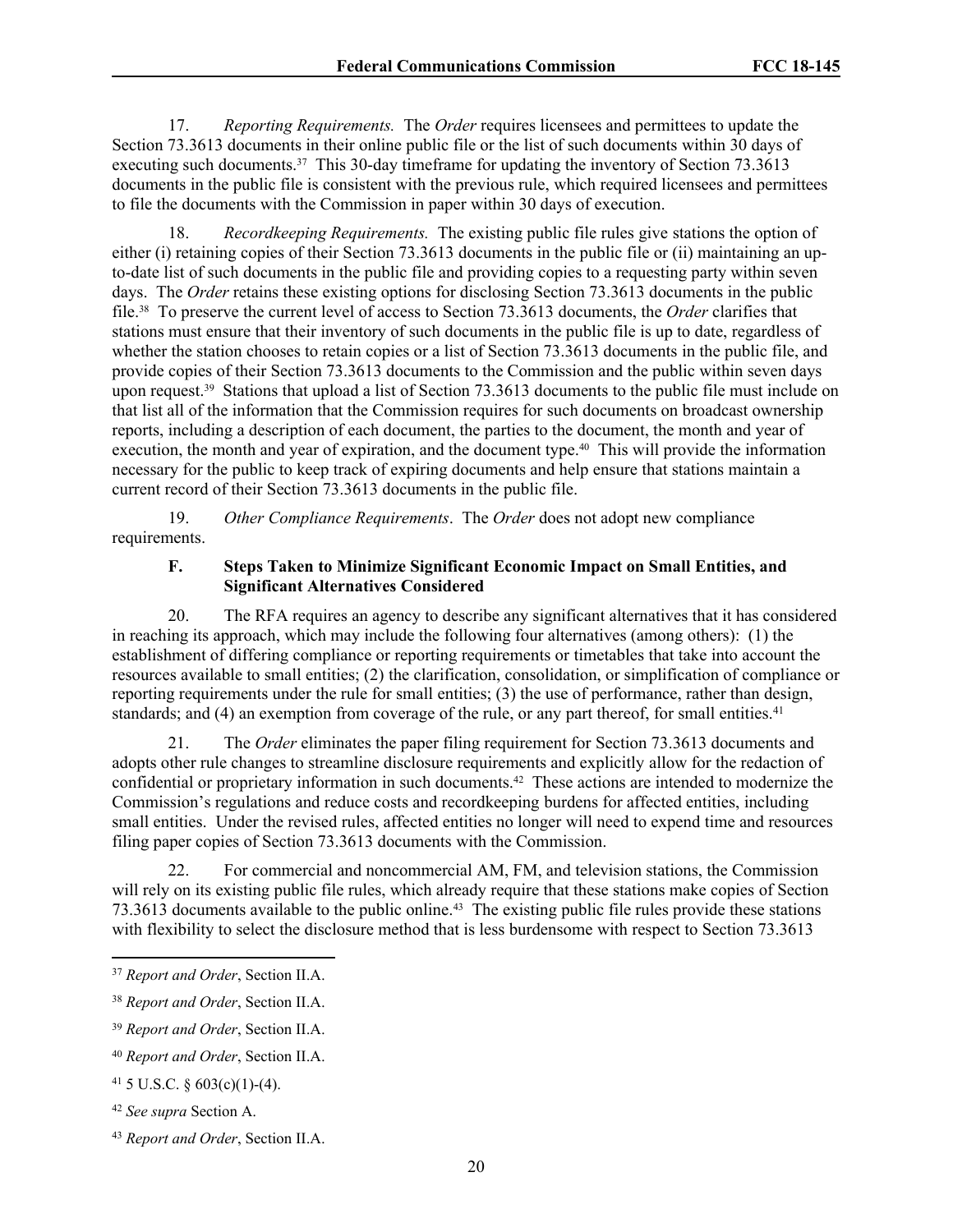documents, while still ensuring timely access to the documents by the public and the Commission.<sup>44</sup> In the *Order*, the Commission declines to eliminate this flexibility by requiring that stations upload all their Section 73.3613 documents directly to the online public file, as suggested by certain commenters.<sup>45</sup> Eliminating the existing option allowing these stations to maintain an up-to-date list of Section 73.3613 documents in the public file and to provide copies to requesting parties within seven days would impose unnecessary burdens on broadcast licensees and permittees, including small businesses. For international broadcast stations, the Commission retains its ability to obtain Section 73.3613 documents from licensees and permittees upon request, as needed.<sup>46</sup>

23. The *Order* also eliminates a redundant disclosure obligation pertaining to certain Section 73.3613 documents and expands an existing redaction allowance for confidential or proprietary information in Section 73.3613 documents.<sup>47</sup> Currently, Section 73.3613 explicitly allows the redaction of confidential or proprietary information for attributable TBAs and JSAs, provided that unredacted versions of the agreements shall be provided to the Commission upon request. The *Order* concludes that Section 73.3613's specific provision allowing the redaction of TBAs and JSAs, including the requirement that unredacted copies shall be made available to the Commission upon request, should apply to all Section 73.3613 documents to the extent that they contain confidential or proprietary information.<sup>48</sup> Redaction would be necessary only when a document is posted to the online public file or provided to the Commission or the public upon request.

24. The rule amendments adopted in the *Order* will relieve affected broadcast stations, including smaller stations, of the obligation to file paper copies of certain information with the Commission. We find it reasonable to conclude that the benefits of adopting the amendments discussed in the *Order* will outweigh any associated costs, and we anticipate that affected entities, including small entities, will benefit from the actions taken in the *Order*.

#### **G. Report to Congress**

25. The Commission will send a copy of the Order, including this FRFA, in a report to be sent to Congress pursuant to the Congressional Review Act.<sup>49</sup> In addition, the Commission will send a copy of the *Order*, including this FRFA, to the Chief Counsel for Advocacy of the SBA. A copy of the *Order* and FRFA (or summaries thereof) will also be published in the Federal Register

<sup>44</sup> *Report and Order*, Section [II.A.](#page-1-1)

<sup>45</sup> *Report and Order*, Section [II.A.](#page-1-1)

<sup>46</sup> *Report and Order*, Section [II.D.](#page-8-0)

<sup>47</sup> *Report and Order*, Sections [II.B,](#page-5-0) [II.C.](#page-6-1)

<sup>48</sup> *Report and Order*, Section [II.C.](#page-6-1)

<sup>49</sup> *See* 5 U.S.C. § 801(a)(1)(A).